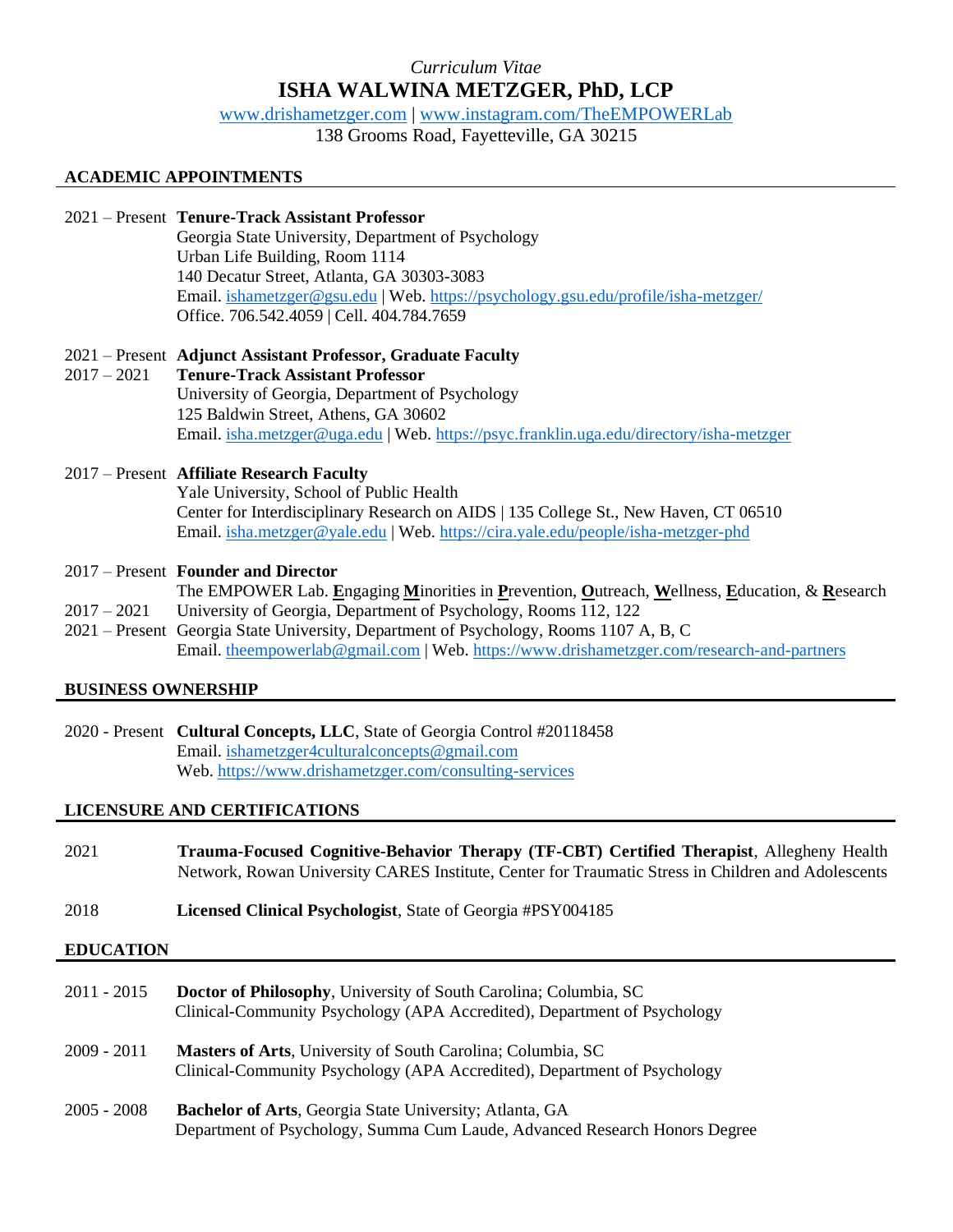### **TRAINING**

- 2021 **Early Career Faculty Fellowship,** City University of New York John Jay College of Criminal Justice Building a Multidisciplinary Pipeline of Researchers in Child Abuse and Neglect: CUNY 2021 Summer Training Institute for Early Career or Transitioning Scholars. New York City, NY.
- 2016 2017 **Postdoctoral Research Fellowship**, Yale University Center for Interdisciplinary Research on AIDS (CIRA); New Haven, CT, School of Public Health Research Education Institute for Diverse Scholars (REIDS), Translational Prevention Research
- 2015 2017 **Postdoctoral Research Fellowship,** Medical University of South Carolina National Crime Victims Research and Treatment Center; Charleston, SC, Department of Psychiatry Treatment Development and Dissemination Track
- 2014 2015 **Clinical Psychology Predoctoral Internship**, Medical University of South Carolina Charleston Consortium Training Program; Charleston, SC, Department of Psychiatry

### **PERSONAL STATEMENT**

I am a health disparities researcher from Atlanta, Georgia by way of Sierra Leone, West Africa. My research aims to improve evidence-based treatments through understanding risk factors (e.g., racial discrimination) and resilience factors (racial socialization) that affect Black youth. The results of my research inform my clinical practice and supervision of evidence based cognitive-behavioral therapies to youth and families who experience interpersonal and racial trauma.

### **GRANT FUNDING**

|               | <b>Ongoing Research Support</b>                                                                                                                                                                                |  |  |
|---------------|----------------------------------------------------------------------------------------------------------------------------------------------------------------------------------------------------------------|--|--|
| Dates         | Submitted March 2021                                                                                                                                                                                           |  |  |
| Investigators | PI: Betancourt: PI of Diversity Supplement: Metzger                                                                                                                                                            |  |  |
| Title         | Expanding the Reach of Evidence-Based Mental Health Treatment: Diffusion and Spillover of Mental<br>Health Benefits Among Peer Networks and Caregivers of Youth Facing Compounded Adversity in<br>Sierra Leone |  |  |
| Agency        | National Institutes of Health / National Institute of Mental Health NIH/NIMH Research Supplements to<br>Promote Diversity in Health-Related Research (R01 MH117359)                                            |  |  |
| Amount        | \$147,436 for proposed budget period $6/1/2021 - 5/31/2023$                                                                                                                                                    |  |  |
|               |                                                                                                                                                                                                                |  |  |
| Dates         | $07/01/2021 - 06/30/2023$                                                                                                                                                                                      |  |  |
| Investigator  | PI: Metzger                                                                                                                                                                                                    |  |  |
| Title         | RENEWAL: Improving Trauma-Related Mental and Behavioral Health for African American Youth                                                                                                                      |  |  |
| Agency        | NIH Loan Repayment Program Clinical Research LRP, National Institute for Mental Health                                                                                                                         |  |  |
| Amount        | \$26,771.60                                                                                                                                                                                                    |  |  |
| Dates         | $9/30/2021 - 9/29/2026$                                                                                                                                                                                        |  |  |
| Investigators | Co-PIs: Cohen, Mannarino; Subcontract PI: Metzger                                                                                                                                                              |  |  |
| Title         | Allegheny General Hospital Center for Traumatic Stress in Children & Adolescents                                                                                                                               |  |  |
| Agency        | Substance Abuse and Mental Health Services Administration SAMHSA National Child Traumatic<br>Stress Network (NCTSN) FOA SM-21-009                                                                              |  |  |
| Amount        | \$82,461 for Subaward                                                                                                                                                                                          |  |  |
|               |                                                                                                                                                                                                                |  |  |
| Dates         | Jan 2021 - Dec 2023                                                                                                                                                                                            |  |  |
| Investigator  | Project PI: Dworkin; Consultant: Metzger                                                                                                                                                                       |  |  |
| Title         | Improving Social Support Quality Among Survivors Seeking Acute Post-Rape Care: Testing a<br>Supporter-Targeted Intervention                                                                                    |  |  |
| Agency        | Department of Justice, Office on Violence Against Women Grant #2020-SI-AX-0007                                                                                                                                 |  |  |
|               |                                                                                                                                                                                                                |  |  |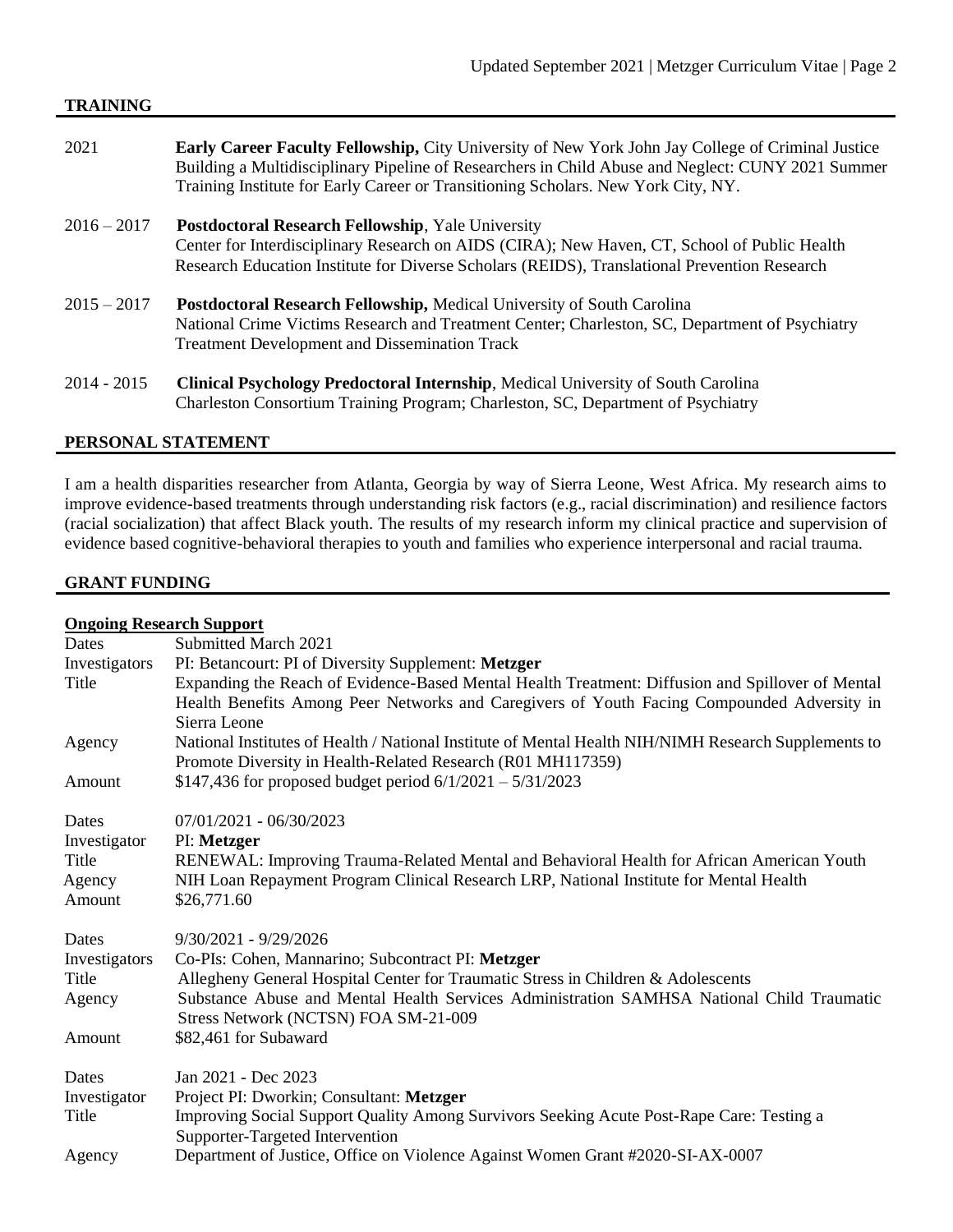| Amount                                              | $$81.25/hour$ , up to 12 hours                                                                                                                                                                                                                                                                                                                     |
|-----------------------------------------------------|----------------------------------------------------------------------------------------------------------------------------------------------------------------------------------------------------------------------------------------------------------------------------------------------------------------------------------------------------|
| Dates<br>Investigator<br>Title<br>Agency<br>Amount  | April 2021<br>PI: Metzger<br>Ameliorating Racial Stress and Trauma among African American Youth<br>Center for Translational and Prevention Science, Center for Family Research, University of Georgia<br>\$13,750                                                                                                                                  |
| Dates<br>Investigator<br>Title<br>Agency<br>Amount  | May $2021 -$ June 30, 2022<br>PI: Metzger<br>Feasibility and Acceptability of a User-Guided C.A.R.E. Package for Racial Healing for Black Youth<br>Owens Institute for Behavioral Research, OIBR Faculty Seed Grant Program, University of Georgia<br>\$10,000                                                                                     |
| Dates<br>Investigators<br>Title<br>Agency<br>Amount | July 1, $2021 -$ June 30, 2022<br>Project PI: Cobb; Consultant: Metzger, Stress and Coping among Black youth<br>Early Life Adversity, Perceived Control, and Age-Related Decline in Kidney Function Among Blacks<br>National Institute on Aging (NIA: 5P30AG01528123) Michigan Center for African American Aging<br>Research (MCUAAAR)<br>\$25,000 |
| Dates<br>Investigators<br>Title<br>Agency<br>Amount | August 31, 2020 - August 30, 2025<br>PI: Metzger<br>Project NaviGAte: Connecting Georgia to Substance Use and HIV Prevention<br>Department of Health & Human Services Substance Abuse and Mental Health Services Administration<br>(SAMHSA) Center for Substance Abuse Prevention (1H79SP082105-01)<br>\$998,669                                   |
| Dates<br>Investigators<br>Title<br>Agency<br>Amount | July 1, 2020- June 30, 2025<br>PI: Kogan, Co-I: Metzger<br>Neuroscience, Immunology, Social Adversity and the Roots of Addictive Behaviors: Toward a New<br>Framework for Drug Use Etiology and Prevention<br>National Institute on Drug Abuse (NIDA) 1-P50DA051361-01<br>\$9,735,811; PI of \$20,000 pilot study                                  |
| Dates<br>Investigator<br>Title<br>Agency<br>Amount  | July 2019 - November 2021<br>PI: Metzger<br>Improving Trauma-Related Mental and Behavioral Health for African American Youth<br>NIH Loan Repayment Program Clinical Research LRP, National Institute for Mental Health<br>\$33,075                                                                                                                 |
| Dates<br>Investigator<br>Title<br>Agency            | August 2018 – July 2022<br>PI: Metzger<br>The Impact of Racial Socialization and Racial Stress on the Association between Childhood Sexual<br>Abuse and Detrimental Outcomes among African American Adolescents<br>Owens Institute for Behavioral Research, University of Georgia, Intramural Pilot Grant                                          |
| Amount                                              | \$5,000                                                                                                                                                                                                                                                                                                                                            |
| Dates<br>Investigators<br>Title                     | 12/01/2019-11/30-2021<br>PI: Strauss; PI of Diversity Supplement: Ruiz; Co-Is: Carter, McDowell, Metzger<br>Prodromal Inventory for Negative Symptoms (PINS): A Development and Validation Study on<br>cognitive effort mechanisms of avolition in youth with prodromal syndromes                                                                  |
| Agency                                              | National Institutes of Health / National Institute of Mental Health NIH/NIMH Research Supplements to<br>Promote Diversity in Health-Related Research 1R01MH116039-02S1                                                                                                                                                                             |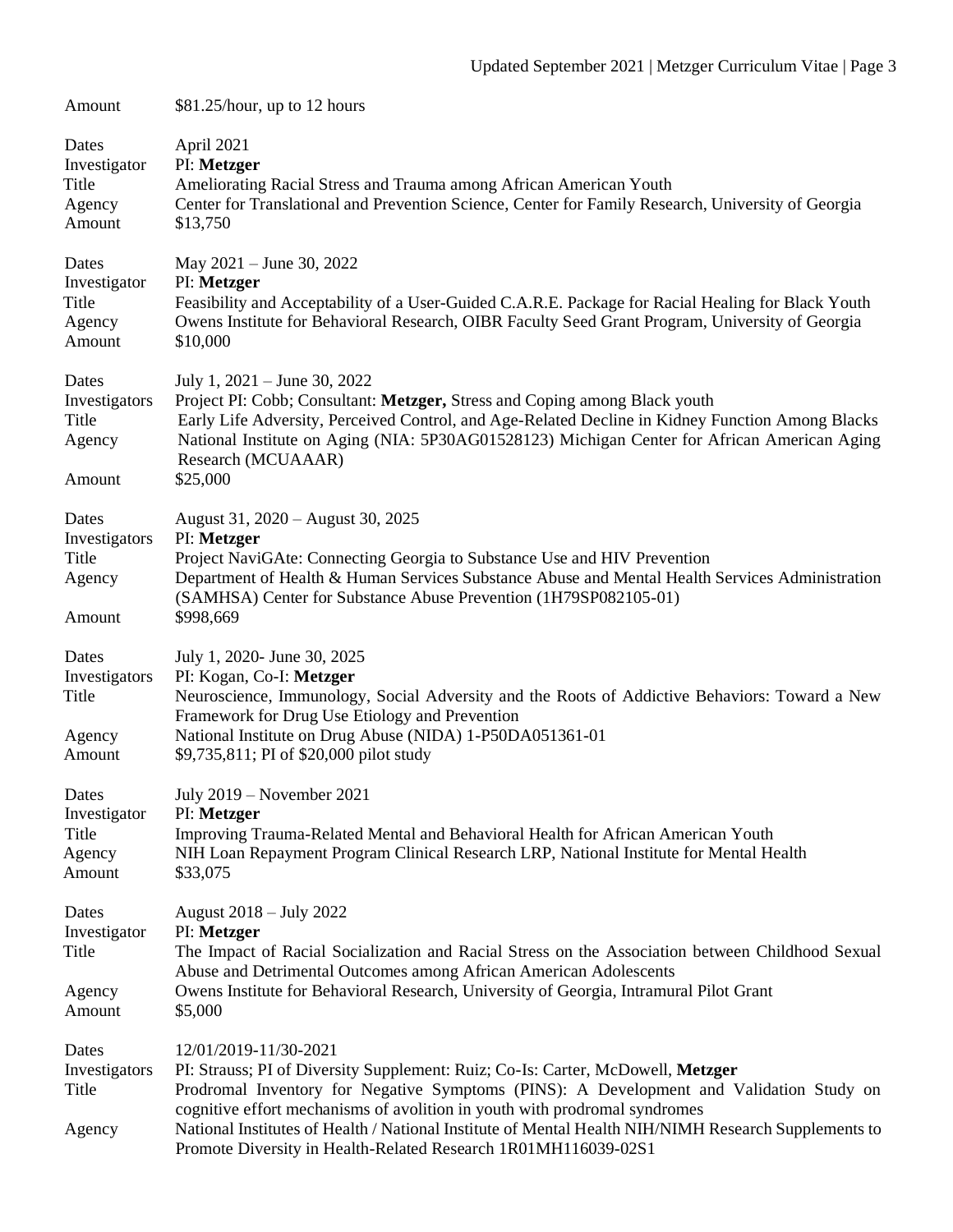Amount \$116,282

# **Completed Research Support**

| Dates                  | October 2017 – October 2020                                                                                                                                                                                                                               |
|------------------------|-----------------------------------------------------------------------------------------------------------------------------------------------------------------------------------------------------------------------------------------------------------|
| Investigators<br>Title | PI: Kogan; Co-I: Metzger<br>The Impact of Lifestyle Factors on Rural Youths' Vulnerability to Substance Abuse                                                                                                                                             |
| Agency                 | Center for Translational and Prevention Science, University of Georgia, Intramural Pilot Grant                                                                                                                                                            |
| Amount                 | \$23,960                                                                                                                                                                                                                                                  |
|                        |                                                                                                                                                                                                                                                           |
| Dates                  | September 2015 – September 2020                                                                                                                                                                                                                           |
| Investigators          | PI: Kmett Danielson, Rheingold, de Arellano, Saunders, Ruggiero, Moreland, Lopez; Co-I, Cultural<br>Competence Coordinator, Program Disseminator: Metzger                                                                                                 |
| Title                  | Comprehensive HIV and Substance Abuse Prevention Strategies for Ethnic Minority Teens and<br>Emerging Adults in the Charleston Tri-County Area                                                                                                            |
| Agency                 | Substance Abuse and Mental Health Services Administration / Center for Substance Abuse Prevention<br>SAMHSA/CSAP 1U79SP015156; H79 SP 021243-05                                                                                                           |
| Amount                 | \$1,170,000                                                                                                                                                                                                                                               |
| Dates                  | June 2019 – July 2020                                                                                                                                                                                                                                     |
| Investigator           | PI: Metzger                                                                                                                                                                                                                                               |
| Title                  | Childhood Trauma, Racial Socialization, and Clinical Implications for African American Youth                                                                                                                                                              |
| Agency                 | University of Georgia Office of Research Junior Faculty Research Grant in STEM                                                                                                                                                                            |
| Amount                 | \$19,993                                                                                                                                                                                                                                                  |
| Dates                  | October 2016 - July 2019                                                                                                                                                                                                                                  |
| Investigators          | MPI: Kershaw, Guthrie; PI of Pilot Study: Metzger                                                                                                                                                                                                         |
| Title                  | Culturally Enhanced Trauma Treatment to Reduce HIV Risk for African American Youth: Integrating                                                                                                                                                           |
| Agency                 | Racial Socialization<br>National Institute of Mental Health, Research Education Institute for Diverse Scholars (REIDS); Center<br>for Interdisciplinary Research on AIDS' (CIRA); Yale School of Public Health NIH Intramural Pilot<br>Grant 2R25MH087217 |
| Amount                 | \$20,000                                                                                                                                                                                                                                                  |
|                        |                                                                                                                                                                                                                                                           |
| Dates                  | October 2015 – December 2018                                                                                                                                                                                                                              |
| Investigators          | PI: Brady; PI of Pilot Study: Metzger                                                                                                                                                                                                                     |
| Title                  | A Community Based Participatory Research Approach to Reducing Health Disparities in Service<br>Initiation and Engagement following Trauma Exposure                                                                                                        |
| Agency                 | NIH National Center for Advancing Translational Sciences (NCATS), South Carolina Clinical &<br>Translational Research Center for Community Health Partnerships Pilot Grant UL1TR001450                                                                    |
| Amount                 | \$10,000                                                                                                                                                                                                                                                  |
| Dates                  | October 2016 - April 2018                                                                                                                                                                                                                                 |
| Investigators          | PI: Gilmore; Co-I: Metzger                                                                                                                                                                                                                                |
| Title                  | Comprehensive Follow-Up Services for Rape Victims                                                                                                                                                                                                         |
| Agency                 | Office of the Attorney General, Victims of Crime Act Program Grants 1V15217 and 1V15175                                                                                                                                                                   |
| Amount                 | \$245,383                                                                                                                                                                                                                                                 |
| Dates                  | August 2015 – July 2017                                                                                                                                                                                                                                   |
| Investigators          | MPI: Kilpatrick, Danielson; Postdoctoral Fellow: Metzger                                                                                                                                                                                                  |
| Title<br>Agency        | Basic and Translational Research Training in Traumatic Stress Across the Lifespan<br>National Institute of Mental Health/ National Institute of Health Postdoctoral Research Fellowship                                                                   |
|                        | T32MH018869-28                                                                                                                                                                                                                                            |
| Amount                 | \$87,396                                                                                                                                                                                                                                                  |
|                        |                                                                                                                                                                                                                                                           |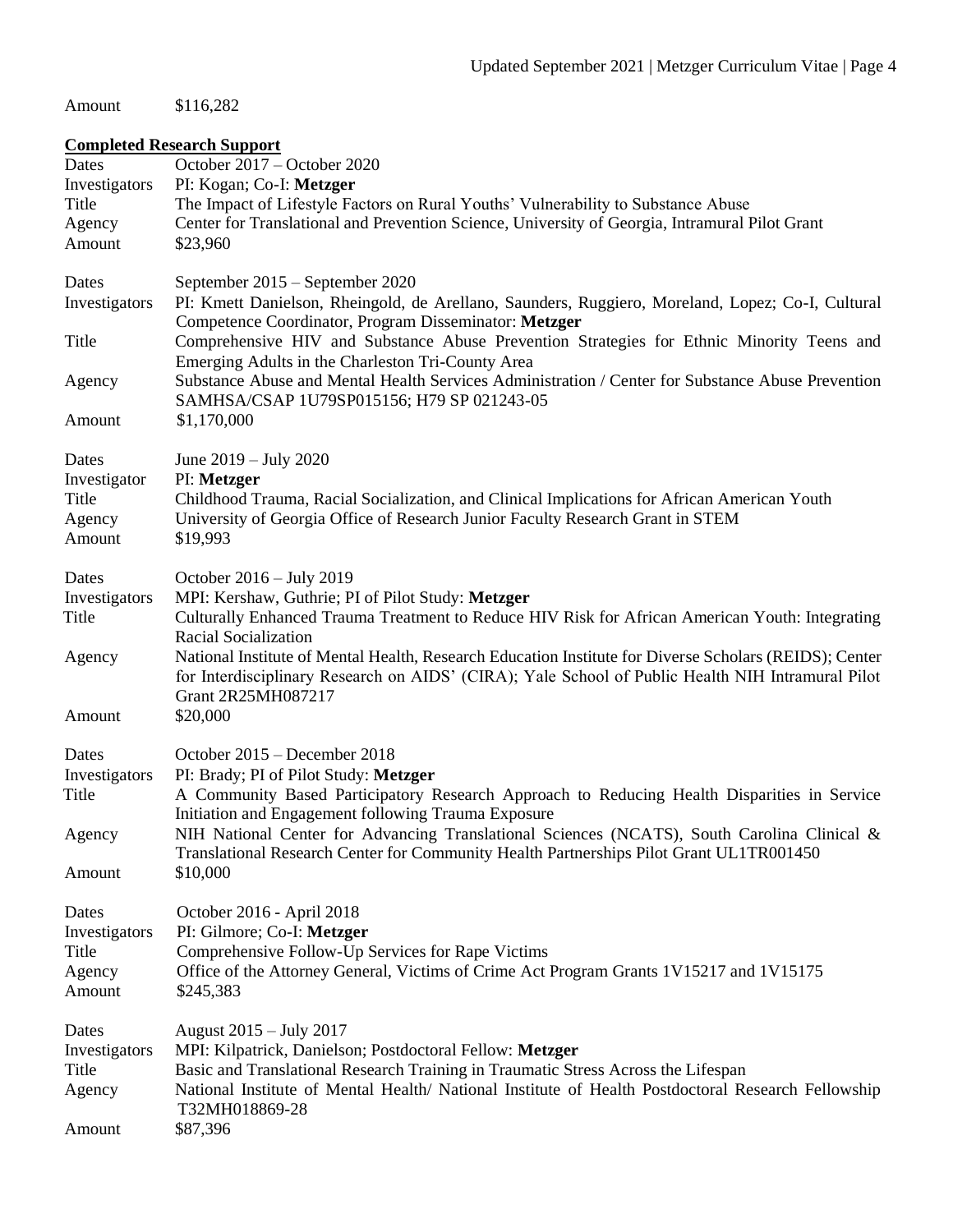| Dates<br>Investigators<br>Title<br>Agency<br>Amount | August 2013 - August 2014<br>PI: Metzger<br><b>Dissertation Research Grant</b><br>American Psychological Association (APA)<br>\$10,000                                                                |
|-----------------------------------------------------|-------------------------------------------------------------------------------------------------------------------------------------------------------------------------------------------------------|
| Dates<br>Investigators<br>Title                     | August 2012 – November 2014<br>PI: Metzger<br>Profiles of African American College Students' Alcohol Use and Sexual Behaviors: Associations with<br>Stress, Racial Discrimination, and Social Support |
| Agency<br>Amount                                    | State Doctoral Scholars Program Grant, Southern Regional Education Board<br>\$36,000                                                                                                                  |
|                                                     | <b>Submitted Applications for Research Support</b>                                                                                                                                                    |
| Dates<br>Investigators                              | Submitted September 2021<br>PI: Strait; CoPIs: Gonzalez, Smith, Gist, McQuillin, and Kornbluh; Consultants: Metzger, Wang,<br>Malone, Castro-Olivo, Jones, Kim, Hawthorn                              |
| Title                                               | Development of Empowering Horizons: A Tier II Culturally Responsive School-Based Mental Health<br>Intervention                                                                                        |
| Agency                                              | Institute of Education Sciences/ CFDA 84.305A, Topic Eleven: Social and Behavioral Context for<br>Academic Learning. Project Type D: Development and Innovation                                       |
| Amount                                              | \$1,998,000 for proposed budget period 09/01/22-08/31/25                                                                                                                                              |
| Dates                                               | Submitted July 2021                                                                                                                                                                                   |
| Investigators<br>Title                              | PI: Callands; Co-Is: Metzger, Rathbun, Hansen, Barkin<br>Monitoring Discrimination: The Impact of Microaggressions on Prenatal Mental Health (Resubmission)                                           |
| Agency                                              | National Institute of Health / National Institute of Health Exploratory/Developmental Research Grant<br>(R21 - Clinical Trial Not Allowed) / PA-21-235                                                |
| Amount                                              | \$416,625 for proposed budget period 4/1/2022 - 3/31/2024                                                                                                                                             |
| Dates                                               | Submitted July 2021                                                                                                                                                                                   |
| Investigators                                       | Project PI: Jiaying Liu; Co-Investigator: Metzger                                                                                                                                                     |
| Title<br>Agency                                     | Caution - THC!: Testing Health Warning labels for Cannabis (resubmission)<br>National Institute on Alcohol Abuse and Alcoholism (NIAAA) R01                                                           |
| Amount                                              | \$746,106 for budget period $7/1/2022 - 6/30/2027$                                                                                                                                                    |
| Dates                                               | Submitted June 2021                                                                                                                                                                                   |
| Investigators                                       | Project PI: Gilmore; Consultant: Metzger                                                                                                                                                              |
| Title<br>Agency                                     | Tailored Personalized Normative Feedback to Reduce College Student Alcohol Use<br>National Institute on Alcohol Abuse and Alcoholism (NIAAA) R01 AA029122-01A1                                        |
| Amount                                              | Total Costs: \$3,920,018; 7 days each year (7 days x \$1000 per day = \$7,000 per year) for 5 years of the<br>proposed budget period $4/1/2022 - 3/31/2027$                                           |
| Dates                                               | Submitted February 2021. Resubmitting June 2021                                                                                                                                                       |
| Investigators<br>Title                              | Project PI: Gilmore; Consultant: Metzger<br>Prevention of Suicidal Ideation and Behavior, Substance Use, and Posttraumatic Stress Disorder among<br>High-Risk College Students                        |
| Agency<br>Amount                                    | Substance Abuse and Mental Health Services Administration SAMHSA FOA SM-21-003<br>\$1,000 a year for 5 years of the proposed budget                                                                   |
| Dates                                               | Submitted June 2021                                                                                                                                                                                   |
| Investigators                                       | Project PI: Bauer; Consultant: Metzger                                                                                                                                                                |
| Title<br>Agency                                     | Building a Community-Based Mental Health Literacy Intervention for African American Young Adults<br>National Institute on Mental Health K99-R00 FOA PA-20-187                                         |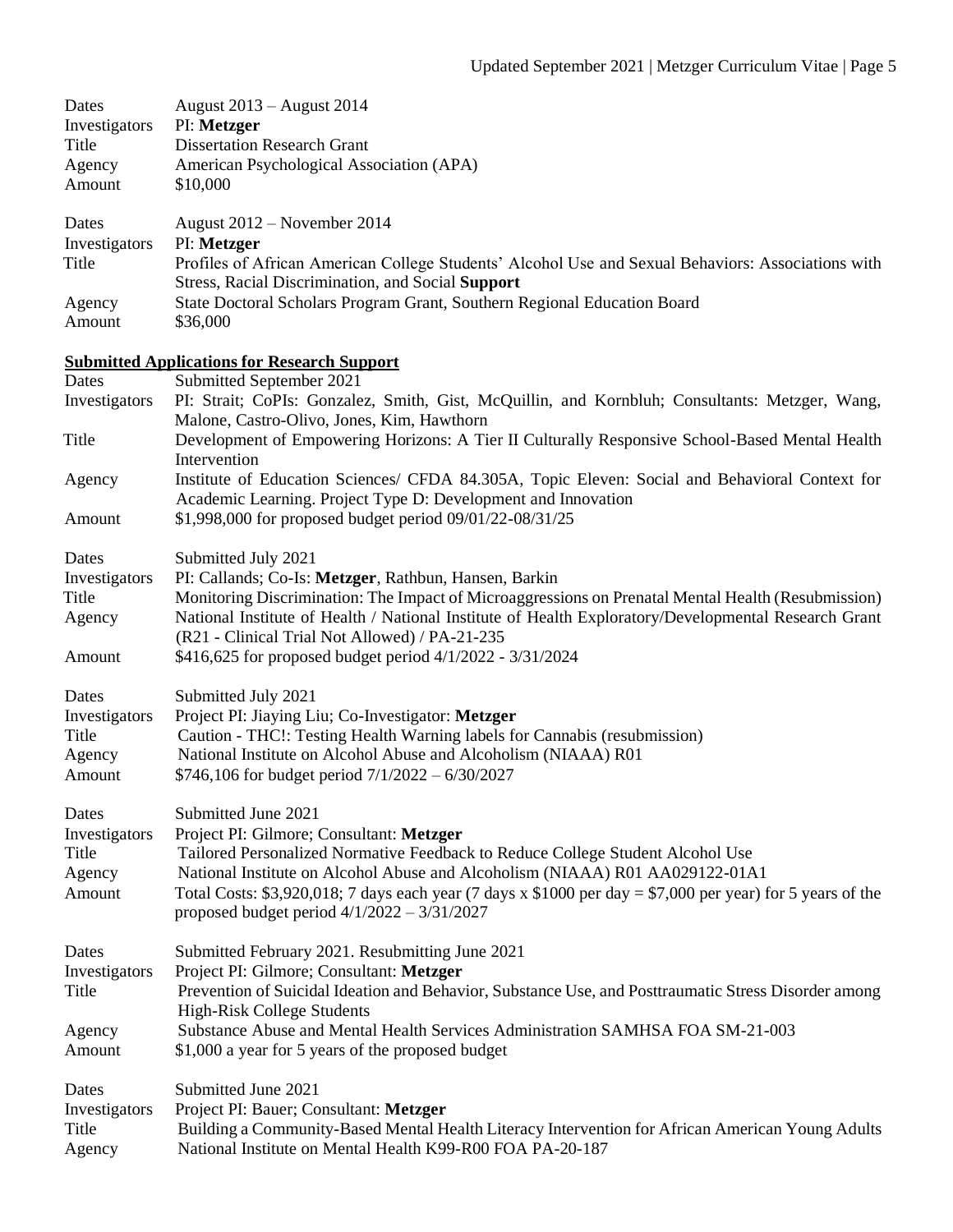| Amount                                              | \$150 a day, up to 3 days a year for the proposed budget period 5/1/2022 - 9/29/2027                                                                                                                                                                                                                                                                                                      |
|-----------------------------------------------------|-------------------------------------------------------------------------------------------------------------------------------------------------------------------------------------------------------------------------------------------------------------------------------------------------------------------------------------------------------------------------------------------|
| Dates<br>Investigators<br>Title                     | Submitted February 2021<br>Project PI: Hanson; Consultant: Metzger<br>Enhancing Equity, Quality and Impact of evidence-based Practices for Trauma using Technology<br>(EQUIPTT)                                                                                                                                                                                                           |
| Agency<br>Amount                                    | Substance Abuse and Mental Health Services Administration SAMHSA FOA SM-21-009<br>\$500 a day, 5 days a year for the proposed budget period 9/30/2021 - 9/29/2026                                                                                                                                                                                                                         |
| Dates<br>Investigators<br>Title<br>Agency<br>Amount | <b>Submitted December 2020</b><br>PI: Amal, Davis; Co-Is: Abrams, Metzger<br>Managing and Supervising for Equity Consulting Services<br>Virginia Department of Health Request for Proposals QQ-EVA001 QQ236961<br>\$20,000                                                                                                                                                                |
| Dates<br>Investigators<br>Title                     | Submitted December 2020<br>PI: Metzger<br>Treating Interpersonal and Racial Trauma for African American Youth: A Web-Based TF-CBT<br><b>Platform Integrating Racial Socialization</b>                                                                                                                                                                                                     |
| Agency<br>Amount                                    | University of Georgia Faculty Innovation Fellows<br>\$10,000                                                                                                                                                                                                                                                                                                                              |
| Dates<br>Investigators<br>Title                     | Submitted December 2020<br>PI: Shaffer; PI of Dissertation Grant: Rodriguez; Co-Is: Lavner, Metzger<br>Revision and Validation of the Multidimensional Assessment of Parenting Scale (MAPS) in a Racially<br>and Ethnically Diverse National Sample                                                                                                                                       |
| Agency<br>Amount                                    | National Institutes Of Health / Mental Health Research Dissertation Grant to Enhance Workforce<br>Diversity (R36 Independent Clinical Trial Not Allowed) / PAR-18-894<br>\$87,092 for proposed budget period 7/1/2021 - 6/30/2023                                                                                                                                                         |
|                                                     | <b>Unfunded Applications for Research Support</b>                                                                                                                                                                                                                                                                                                                                         |
| Dates                                               | Submitted August 2020, Resubmitted March 2021                                                                                                                                                                                                                                                                                                                                             |
| Investigators<br>Title                              | PI: Kelleher, Co-PI: Metzger<br>Optimizing a Personalized Health Approach for Virtually Treating High-Risk Caregivers During<br>COVID-19 and Beyond                                                                                                                                                                                                                                       |
| Agency<br>Amount                                    | National Institute of Health (NIH) FP00022024<br>\$164,855 for proposed subaward budget period 5/1/2022 - 4/30/2027                                                                                                                                                                                                                                                                       |
| Dates<br>Investigators<br>Title<br>Agency<br>Amount | Submitted March 2021<br>Project PI: Hampton-Anderson; Advisory Committee, Consultant: Metzger<br>Developing a Culturally Informed Stress and Anxiety Intervention Program for Black Youth<br>Georgia Clinical and Translational Science Alliance - KL2-Mentored Clinical and Translational<br><b>Research Scholars Program</b><br>\$25,000 per year for award period 8/1/2021 - 5/31/2023 |
| Dates                                               | Submitted March 2021                                                                                                                                                                                                                                                                                                                                                                      |
| Investigator                                        | PI: Metzger                                                                                                                                                                                                                                                                                                                                                                               |
| Title<br>Agency<br>Amount                           | A Web-Based TF-CBT Platform for Black Youth<br>Owens Institute for Behavioral Research, University of Georgia, BOLD NEW INITIATIVE 2.0 Grant<br>\$15,000 rapid funding for the budget period $4/1/2021 - 7/1/2021$                                                                                                                                                                        |
| Dates<br>Investigators                              | Submitted August 2020<br>PI: Metzger                                                                                                                                                                                                                                                                                                                                                      |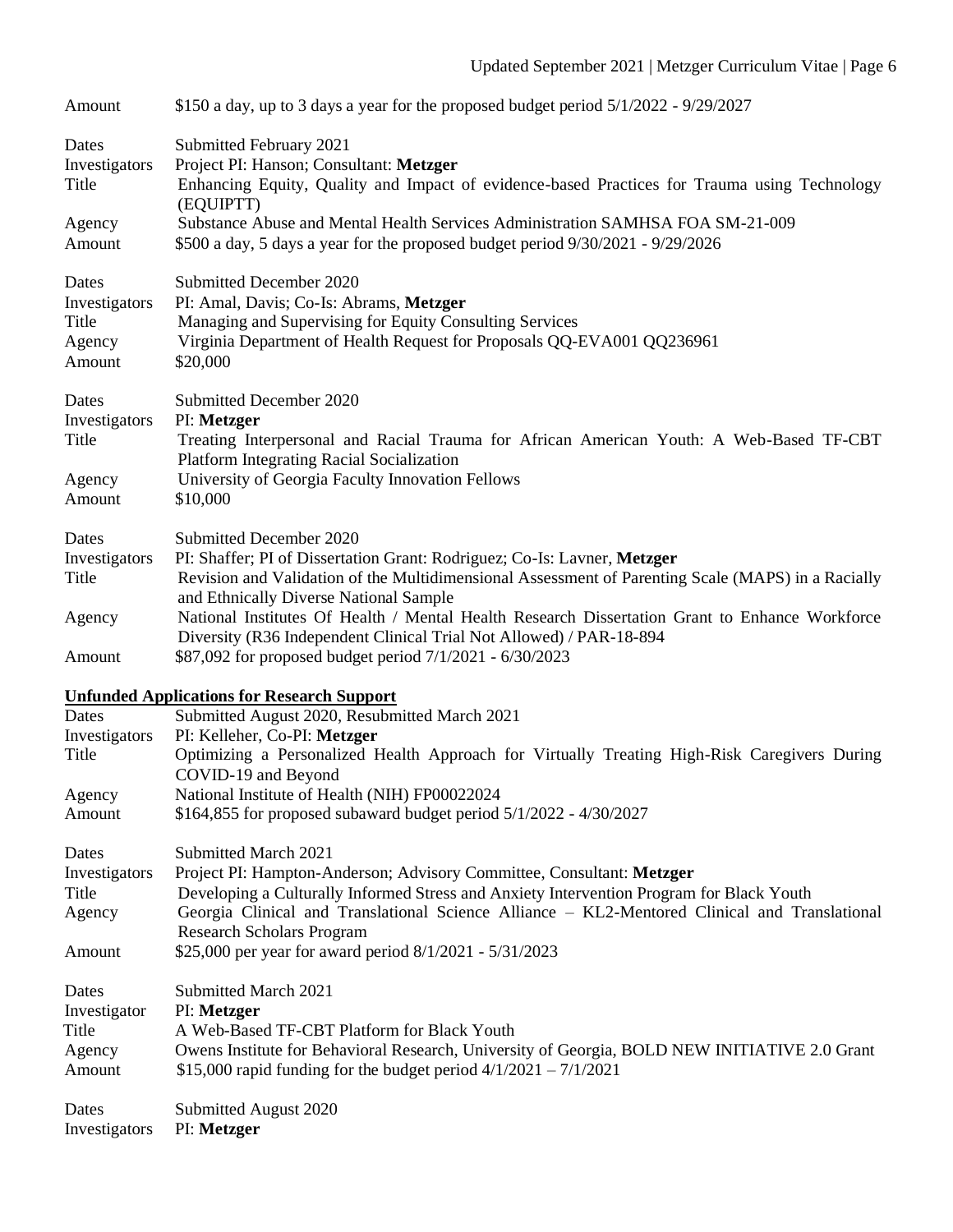| Title            | Innovation in Treating Interpersonal and Racial Trauma for African American Youth: A Web-Based<br><b>TF-CBT Platform Integrating Racial Socialization</b>       |
|------------------|-----------------------------------------------------------------------------------------------------------------------------------------------------------------|
| Agency<br>Amount | National Institute of Health (NIH) Director's New Innovator Award Program (DP2) RFA-RM-20-012<br>\$1,500,000 for proposed budget period $8/15/2021 - 6/30/2026$ |
| Dates            | Submitted June 2018                                                                                                                                             |

Investigators PI: Callands; Co-I: **Metzger**

- Title Fulton County Board of Health (FCBOH) for Project STEER (Strengthening Teen Engagement, Empowerment, and Resilience
- Agency US Department of Health & Human Services, Office of Adolescent Health CFDA #93.297
- Amount Approved, Unfunded Amount: \$262,650

# **Funded Applications for Teaching Support**

| Dates        | December 2019                                                                                    |
|--------------|--------------------------------------------------------------------------------------------------|
| Instructor   | PI: Metzger                                                                                      |
| Course Title | Psyc 3150. African American Psychology                                                           |
| Agency       | Franklin College of Arts and Sciences Office of Inclusion and Diversity Leadership Innovation in |
|              | <b>Multicultural Curriculum Development</b>                                                      |
| Amount       | \$2,500                                                                                          |
| Dates        | December 2018                                                                                    |
| Instructor   | PI: Metzger                                                                                      |
| Course Title | Psyc 5100. Seminar in Psychology: Psychology of Multicultural and Marginalized Groups            |
| Agency       | Franklin College of Arts and Sciences Office of Inclusion and Diversity Leadership Innovation in |
|              | <b>Multicultural Curriculum Development</b>                                                      |
| Amount       | \$2,500                                                                                          |

# **HONORS AND AWARDS**

 Outstanding Contribution to Trauma Psychology by an Early Career Psychologist, APA Division 56- Trauma Psychology, American Psychological Association Francis C. Sumner Excellence ABCT Award in Recognition of Innovative Health Disparities Research, Award-Winning Teaching History, and Contributions to University and Professional Service, Association for Behavioral and Cognitive Therapies Research Award in Recognition of Creativity and Leadership on Research Studies that Contribute Meaningfully to Clinical Science, Clinical Psychology Program, University of Georgia Distinguished Scholar Distinction - Major Accomplishments in Securing Substantial Extramural Funding as a Principal Investigator, Owens Institute for Behavioral Research, University of Georgia Clinical Award for Outstanding Supervision, Clinical Psychology Program, University of Georgia 2019, 2021 Recognized as "Faculty who had a Significant, Positive Impact on the Career Decision-Making Process of a Graduate", Career Center, University of Georgia Certificate in Diversity & Inclusion, University of Georgia, Office of Institutional Diversity Faculty Mentor of the Year, University of Georgia, Ronald E. McNair Post-Baccalaureate Program A Common Call Regional Faculty Conference Grant, Faculty Commons, University of Georgia APA Journals Article Spring Spotlight, American Psychological Association Leadership Innovation in the Franklin Multicultural Curriculum, University of Georgia Teaching Award for Outstanding Instruction, Clinical Psychology Program, University of Georgia Early Career Fellow, Owens Institute of Behavioral Research, University of Georgia Mentored Fellow, Center for Translational and Prevention Science (P30DA027827), University of Georgia 40 Under 40 Leaders in Health, National Minority Quality Forum Research Education Institute for Diverse Scholars (REIDS), Yale University 2016 APA Health Equity Ambassador, Health Disparities Initiative Community Engaged Scholars Program Inductee, Medical University of South Carolina APA Dissertation Research Grant, American Psychological Association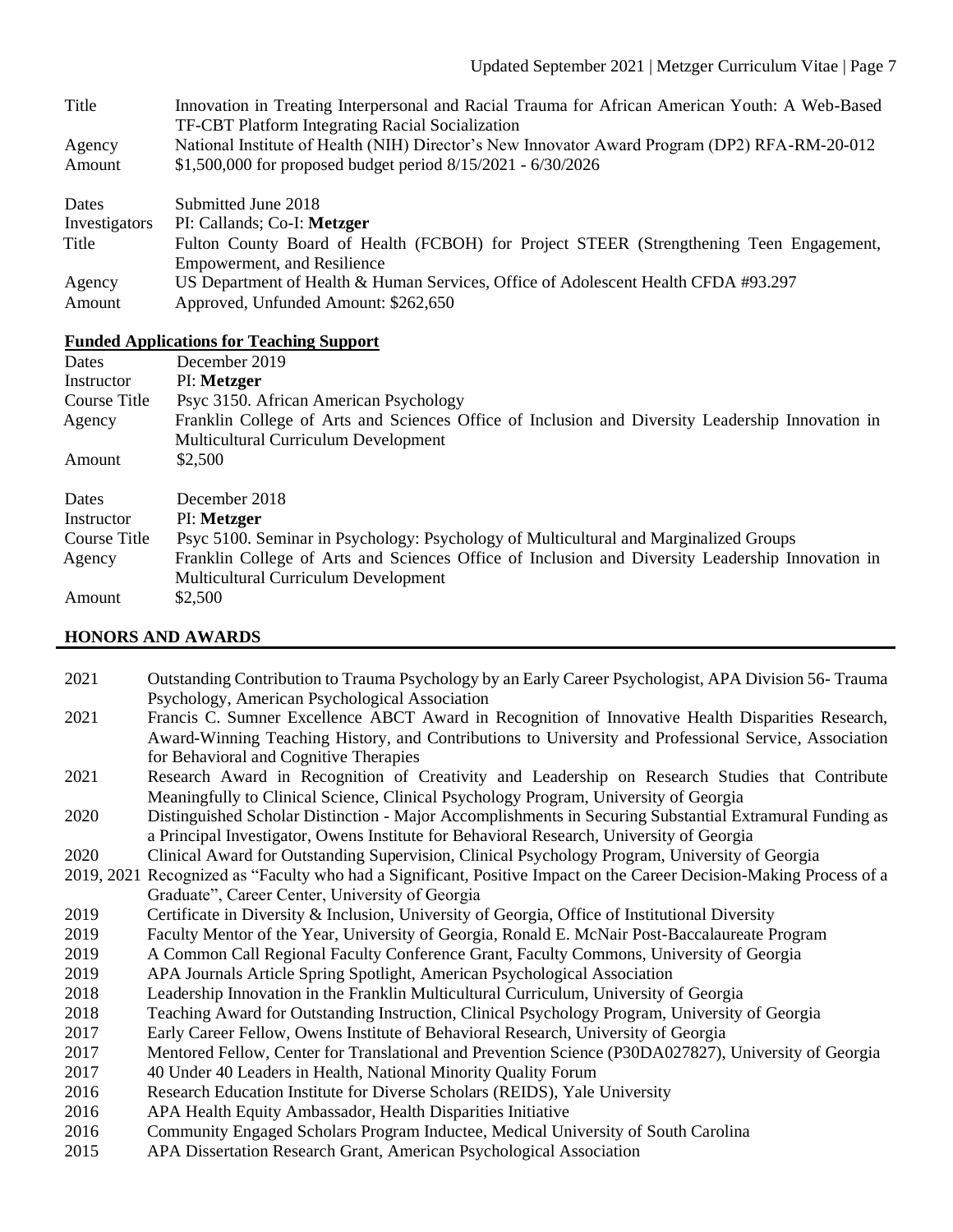- 2013 State Doctoral Scholars Program Dissertation Grant, Southern Regional Education Board
- 2013 Nora and William Smith Endowed Fellowship, University of South Carolina
- 2013 Laura Griffin Graduate Research Grant, University of South Carolina
- 2013 Exemplary Award for Outstanding Service, University of South Carolina
- 2012 Graduate Student Research Award, University of South Carolina
- 2012 Preparing Future Faculty (PFF) Credential, Center for Teaching Excellence, University of South Carolina
- 2011 Gamecock Scholars Academic Scholarship, University of South Carolina
- 2010 Continuing Graduate Incentive Fellowship, University of South Carolina
- 2010 FORD Foundation Predoctoral Fellowship Program, Honorable Mention
- 2009 Graduate Incentive Fellowship, University of South Carolina

**PEER-REVIEWED MANUSCRIPTS** \* indicates papers co-authored with mentored student

### **Complete List of Published Works:**

**MyBibliography** <https://www.ncbi.nlm.nih.gov/myncbi/1hC7ttoeka6Ib8/bibliography/public/> **ORCID Open Researcher and Contributor ID** <https://orcid.org/0000-0002-4471-8431>

- 1. Gilmore, A. K., Moreland, A. D., Leone, R. M., Goodrum, N. M., Metzger, I. W., Are, F., & Lopez, C. (in press). Women-led research support groups to bolster success in academia during social and historic change. The Behavior Therapist.
- 2. Anderson, R., Jones, S. C. T., **Metzger, I**., Saleem, F., Anyiwo, N., Nisbeth, K., Bess, K., Resnicow, K., & Stevenson, H. (2021). Interrupting the pathway from discrimination to psychological outcomes: The contribution of racial worries and racial socialization competency. *Child Development*. http://doi.org/ 10.1111/cdev.13607
- 3. Anderson, R., **Metzger, I.,** Applewhite, K., Sawyer, B., Jackson, W., Flores, S., McKenny, M., & Carter, R. (2020). Hands Up, Now What?: Black Families' Reactions to Racial Socialization Interventions to Reduce Racial Stress for Black Youth. *Journal of Youth Development. 93-109.* https://doi.org/10.5195/jyd.2020.755
- 4. Bountress, K. E., Gilmore, A.K., **Metzger, I.W.,** Aggen, S.H., Tomko, R.L., Danielson, C.K., Williamson, V., Vladimirov, V., Ruggiero, K., & Amstadter, A.B. (2020). The impact of disaster exposure severity: Cascading effects across parental distress, adolescent PTSD symptoms, and parent-child conflict and communication. *Social Science & Medicine.* https://doi.org/10.1016/j.socscimed.2020.113293. PMCID: PMC7689632.
- 5. Ritchwood, T., Malo, V., Jones, C., **Metzger, I.,** Atujuna, M., Marcus, R., Conserve, D., Handler, L., & Bekker, L. G. (2020). Healthcare retention and clinical outcomes among adolescents living with HIV after transition from pediatric to adult care: a systematic review. *BMC Public Health.* https://doi.org/10.1186/s12889-020-09312-1. PMCID: PMC7398377.
- 6. **Metzger, I.,** Anderson, R., Are, F., & Ritchwood, T. (2020). Healing interpersonal and racial trauma: Integrating Racial Socialization into TF-CBT for African American Youth. *Child Maltreatment*. https://doi.org/10.1177/1077559520921457. PMID: 32367729.
- 7. **Metzger, I.,** Cooper, S., Griffin, C. B., Golden, A., Opara, I., & Ritchwood, T., (2020). Parenting Profiles of Academic and Racial Socialization: Associations with Academic Engagement and Perception of Academic Ability of African American Adolescents. *Journal of School Psychology.82;*36-48. https://doi.org/10.1016/j.jsp.2020.07.001. PMID: 32988462.
- 8. Opara, I., Lardier Jr. D.T., **Metzger, I.,** Herrera, A., Franklin, L., Garcia-Reid, & Reid R. J., (2020). "Bullets have no names": A qualitative exploration of community trauma. *Journal of Child and Family Studies.*  https://doi.org/10.1007/s10826-020-01764-8.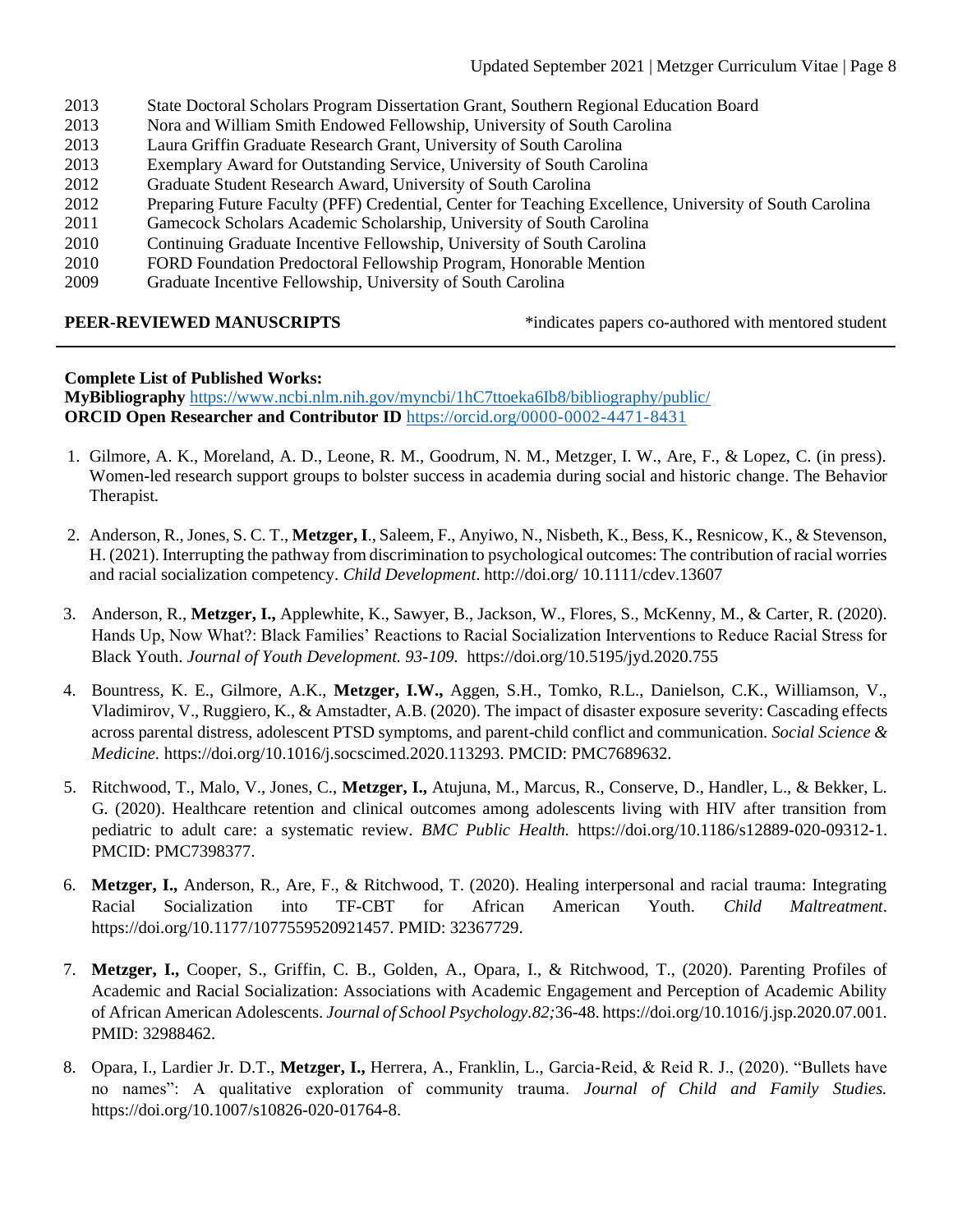- 9. Jones, S. T., Anderson, R., & **Metzger, I.,** (2020). "Standing in the Gap": The continued importance of culturally competent therapeutic interventions for Black youth. Evidence-Based Practice in Child & Adolescent Mental Health. https://doi.org/10.1080/23794925.2020.1796546.
- 10. Griffin, C. B., Gray, D., Hope, E., **Metzger, I.,** & Henderson, D. X. (2020). Do Coping Responses and Racial Identity Promote School Engagement Among Black Youth? Using an Equity-Elaborated Social-Emotional Learning Lens. *Urban Education. https://doi.org/10.1177/0042085920933346.*
- 11. Salami, T., Lawson, E., & **Metzger, I.,** (2020). The Impact of Microaggressions on African American College Students' Worry about Their Future Employment: The Moderating Role of Campus Support and GPA. *Cultural Diversity and Ethnic Minority Psychology*. https://doi.org/10.1037/cdp0000340. PMID: 32323997
- 12. Opara, I., Assan, M.A., Pierre, K., Gunn, J III., **Metzger, I.,** Hamilton\* J., & Arugu, E. (2020). Suicide among Black Children: An Integrated Model of the Interpersonal-Psychological Theory of Suicide and Intersectionality Theory for Researchers & Clinicians. *Journal of Black Studies*. https://doi.org/10.1177/0021934720935641.
- 13. Griffin, C. B., **Metzger, I.,** Halliday-Boykins, C., & Salazar, C. (2020). Racial Fairness, School Engagement, and Discipline Outcomes in African American High School Students: The Important Role of Gender. *School Psychology Review.* https://doi.org/10.1080/2372966X.2020.1726810.
- 14. Henderson, D., Jones, J., McLeod, K., Jackson, K., Lunsford, A., & **Metzger, I.** (2020). A Phenomenological Study of Racial Harassment in School and Emotional Effects the Retrospective Accounts of Older Black Adolescents. *The Urban Review. 1-24.* https://doi.org/10.1007/s11256-020-00551-5.
- 15. Jones, S., Anderson, R., Gaskin-Wasson, A., Sawyer, B. Applewhite, K., & **Metzger, I.,** (2020). From "Crib to Coffin": Navigating Coping from Racism-Related Stress throughout the Lifespan of Black Americans. *American Journal of Orthopsychiatry , 90(2), 267.* https://doi.org/10.1037/ort0000430. PMID: 32105125
- 16. Cooper, S. M., **Metzger, I.,** Georgeson, A., Golden, A. R., Burnett, M., & White, C. N. (2019). Communicative Support and Parental Knowledge among African American Residential Fathers: Longitudinal Associations with Adolescent Substance Use. Journal of Child and Family Studies, 28(12), 3433-3445. https://doi.org/10.1007/s10826- 019-01525-2.
- 17. Stewart, R. W., Orengo-Aguayo, R., Wallace, M., **Metzger, I. W.,** & Rheingold, A. A. (2019). Leveraging Technology and Cultural Adaptations to Increase Access and Engagement among Trauma-Exposed African American Youth: Exploratory Study of School-Based Telehealth Delivery of Trauma-Focused Cognitive Behavioral Therapy. *Journal of Interpersonal Violence.* https://doi.org/10.1177/0886260519831380. PMID: 30827141.
- 18. **Metzger, I.,** Salami, T., Carter, S., Halliday-Boykins, C. A., Anderson R. E., Jernigan, M. M., & Ritchwood, T. (2018). African American Emerging Adults' Experiences with Racial Discrimination and Drinking Habits: The Moderating Roles of Perceived Stress. *Cultural Diversity and Ethnic Minority Psychology*. https://doi.org/10.1037/cdp0000204. PMID: 29975077.
- 19. Williams, M. T., **Metzger, I. W.,** Leins, C., & DeLapp, C. (2018). Assessing racial trauma within a DSM–5 framework: The Uconn Racial/Ethnic Stress & Trauma Survey. *Practice Innovations, 3(4),* 242-260. https://doi.org/10.1037/pri0000076.
- 20. Ritchwood, T., **Metzger, I.,** Powell, T., Vander Schaff, E., Wynn, M., Zhou, W., Lin, F., Corbie-Smith, G., & Akers, A. (2018). How Does Pubertal Development Impact Caregiver-Adolescent Communication about Sex in Rural, African American Families? An Examination of Mediation Effects. *Journal of Early Adolescence, 39(8), 1129-1153.* https://doi.org/10.1177/0272431618806054*.*
- 21. Jaffe, A. E., Bountress, K. E., **Metzger, I. W.,** Maples-Keller, J. L., Pinsky, H. T., George, W. H., & Gilmore, A. K. (2018). Student Engagement and Comfort During a Web-Based Personalized Feedback Intervention for Alcohol and Sexual Assault. *Addictive Behaviors, 82*, 23-27. https://doi.org/10.1016/j.addbeh.2018.02.020. PMID: 29477903.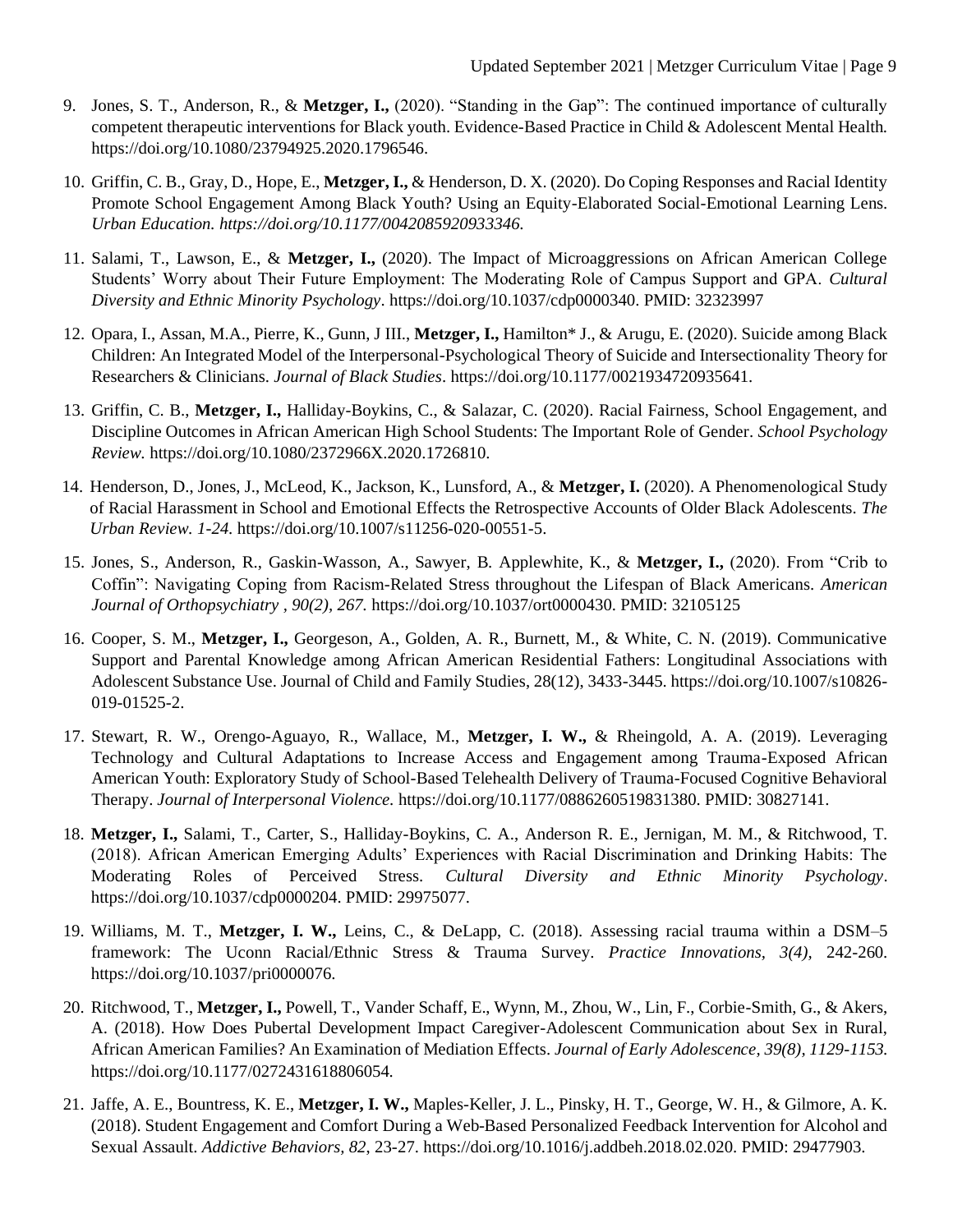- 22. Apatu, E., Hamadi, H., Abrams, J., **Metzger, I.,** & Spaulding, A. (2018). Association between Hospital Community Services and County Population Health in the United States. *Journal of Public Health.* https://doi.org/10.1093/pubmed/fdy007. PMID: 29385498.
- 23. Walker, J. H., Bountress, K. E., Calhoun, C. D., **Metzger, I. W.,** Adams, Z. W., Amstadter, A., Thomas, S. & Danielson, C. K. (2018). Impulsivity and Comorbid PTSD-Binge Drinking. *Journal of Dual Diagnosis*. https://doi.org/10.1080/15504263.2018.1439212. PMID: 29505396.
- 24. Golden, A. R., Griffin, C. B., **Metzger, I.,** & Cooper, S. M. (2018). School Racial Climate and Academic Outcomes in African American Adolescents: The Protective Role of Peers. *Journal of Black Psychology, 44,* 47-73. https://doi.org/10.1177/0095798417736685
- 25. Neilson, E. C., Bird, E. R., **Metzger, I.,** George, W. H., Norris, J., & Gilmore, A. K., (2018). Understanding Sexual Assault Risk Perception in College: Associations among Sexual Assault History, Drinking to Cope, and Alcohol Use. *Addictive Behaviors, 78*, 178-186. https://doi.org/10.1016/j.addbeh.2017.11.022. PMCID: PMC5783734
- 26. **Metzger, I.,** Blevins, C., Calhoun, C., Ritchwood, T., Gilmore, A., Stewart, R., Bountress, K. (2017). An Examination of the Impact of Maladaptive Coping on the Association between Stressor Type and Alcohol Use in College. *Journal of American College Health, 65,* 534-541. https://doi.org/10.1080/07448481.2017.1351445. PMCID: PMC6134834.
- 27. Ritchwood, T.D., Powell, T. W., **Metzger, I. W.,** Dave, G., Corbie-Smith, G., Atujuna, M., Vander Schaaf, E., Wynn, M., Lin, F., Zhou, W., & Akers, A.Y. (2017). Understanding the Relationship between Religiosity and Caregiver-Adolescent Communication about Sex within African-American Families. *Journal of Child and Family Studies, 26,* 2979-2989. https://doi.org/10.1007/s10826-017-0810-9. PMCID: PMC5673470.
- 28. Griffin, C. B., Cooper, S. M., **Metzger, I.,** Golden, A., & White, C. N. (2017). School Racial Climate and the Academic Achievement of African American High School Students: The Mediating Role of School Engagement. *Psychology in the Schools, 54*, 673-688. https://doi.org/10.1002/pits.22026.
- 29. Bountress, K., **Metzger, I.,** Maples-Keller, J., & Gilmore, A. (2017). Reducing Sexual Risk Behaviors: Secondary Analyses from a Randomized Controlled Trial of a Brief Web-Based Alcohol Intervention for Underage, Heavy Episodic Drinking College Women, *Addiction Research & Theory, 25:4,* 302-309. https://doi.org/10.1080/16066359.2016.1271416. PMCID: PMC5395250.
- 30. **Metzger, I.,** Cooper, S. M., Ritchwood, T. D., Onyeuku, C., & Griffin, C. B. (2017). Profiles of African American College Students' Alcohol Use and Sexual Behaviors: Associations with Stress, Racial Discrimination, and Social Support. *The Journal of Sex Research, 54(3),* 374-385. https://doi.org/10.1080/00224499.2016.1179709. PMCID: PMC5373031.
- 31. Ritchwood, T.D., DeCoster, J, **Metzger, I.,** Bolland, J., & Danielson, C.K. (2016). Does it Really Matter which Drug you Choose? An Examination of the Influence of Type of Drug on Type of Risky Sexual Behavior. *Addictive Behaviors, 60,* 97-102. https://doi.org/10.1016/j.addbeh.2016.03.022. PMCID: PMC4884511.
- 32. Stewart, R.W., Tuerk, P.W., **Metzger, I.,** Davidson, T.M., & Young, J. (2016). A Decision Tree Approach to the Assessment of Posttraumatic Stress Disorder: Engineering Empirically Rigorous and Ecologically Valid Assessment Measures. *Psychological Services, 13,* 1-9. https://doi.org/10.1037/ser0000069. PMCID: PMC5312769.
- 33. Andrews III, A. R., Jobe-Shields, L., López, C. M., **Metzger, I. W.,** de Arellano, M. A., Saunders, B., & Kilpatrick, D. G. (2015). Polyvictimization, Income, and Ethnic Differences in Trauma-Related Mental Health During Adolescence. *Social psychiatry and psychiatric epidemiology, 50(8),* 1223-1234. https://doi.org/10.1007/s00127- 015-1077-3. PMCID: PMC4521986.
- 34. Cooper, S.M., Smalls-Glover, C., **Metzger, I.,** & Brown, C. (2015). African American Fathers' Racial Socialization Patterns: Associations with and Racial Identity Beliefs and Discrimination Experiences. *Family Relations, 64,* 278- 290. https://doi.org/10.1111/fare.12115.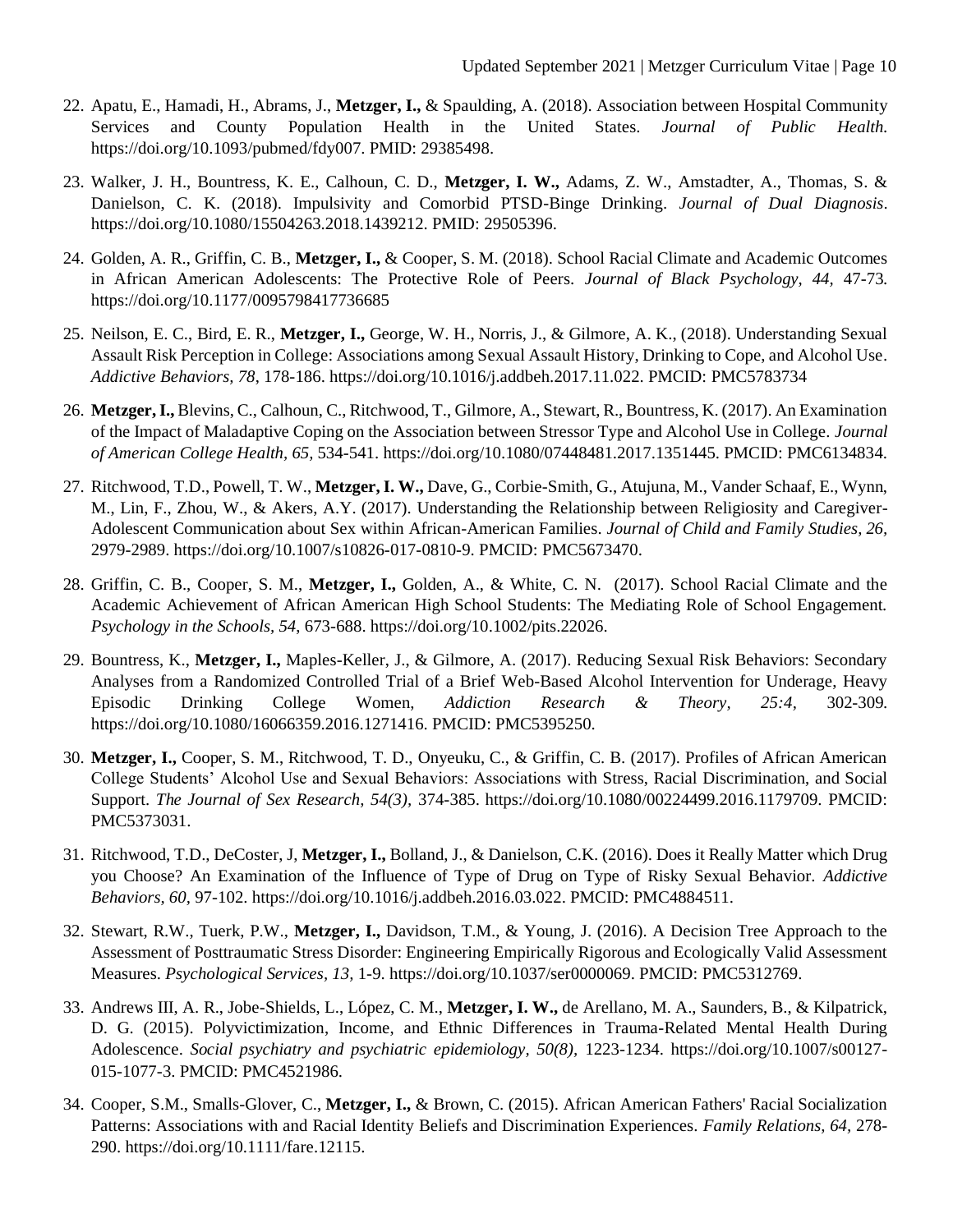- 35. Cooper, S.M., White-Johnson, R., Brown Griffin, C., **Metzger, I.,** Avery, M., Eaddy, H., Shephard, C., & Guthrie, B. (2015). Community Involvement and Reduced Risk Behavior Engagement among African American Adolescents: The Mediating Role of Empowerment Beliefs. *Journal of Black Psychology, 41,* 415-437. https://doi.org/10.1177/0095798414536225.
- *36.* Cooper, S. M., Brown, C., **Metzger, I.,** Clinton, Y., & Guthrie, B. (2013). Racial Discrimination and African American Adolescents' Adjustment: Gender Variation in Family and Community Social Support, Promotive and Protective Factors. *Journal of Child and Family Studies, 22(1),* 15-29.<https://doi.org/10.1007/s10826-012-9608-y>
- 37. **Metzger, I.,** Cooper, S. M., Flory, K., & Zarrett, N. (2013). Culturally Sensitive Risk-Behavior Prevention Programs for African American Adolescents: A Systematic Analysis. *Clinical Child and Family Psychology Review, 16,* 187- 212. https://doi.org/10.1007/s10567-013-0133-3. PMID: 23660972.
- 38. Guthrie, B. J., Cooper, S. M., Brown, C., & **Metzger, I.** (2012). Degrees of Difference among Minority Female Juvenile Offenders' Psychological Functioning, Risk Behavior Engagement, and Health Status: A Latent Profile Investigation. *The Journal of Health Care for the Poor and Underserved, 23,* 204-225. https://doi.org/10.1353/hpu.2012.0016. PMID: 22643472.
- 39. Williams, R. S., Terry, N. P., & **Metzger, I.,** (2012). Kid Categories: A Comparison of the Category Productions of LSES and MSES Elementary School Children. *Communication Disorders Quarterly, 34*, 71-8. https://doi.org/10.1177/1525740112460368.
- 40. Cooper, S.M., Guthrie, B.J., Brown, C.L., & **Metzger, I.** (2011). Daily Hassles and African American Adolescent Females' Psychological Functioning: Direct and Interactive Associations with Gender Role Orientation. *Sex Roles, 65,* 397-409. https://doi.org/10.1007/s11199-011-0019-0.

# **BOOK CHAPTERS**

1. Turner, E., Jernigan-Noesi, M., & **Metzger, I.** (in press, 2021). *Confronting Anti-Black Racism and Promoting Social Justice: Applications through Social Media*. in "Making Black Lives Matter: Confronting Anti-Black Racism. Cognella Academic Publishing." San Diego, CA

# **MANUSCRIPTS SUBMITTED OR UNDER REVISION**

- 1. **Metzger, I.,** Moreland, A., Garrett, R., Quiones, K., Spivey, B., Hamilton, J., & Lopez, C. M. (under review, 9/6/2021). A Qualitative Approach to Understanding Ethnic Differences in Service Utilization at a Children's Advocacy Center Following Childhood Abuse. *Child Abuse & Neglect.*
- 2. Kwon, E., Kogan, S., & **Metzger, I.,** (under review, 6/2/2021). Racial discrimination and conduct problems among Black youth: The protective influence of ethnic racial socialization. *Clinical Psychological Science*.
- 3. Thapa, J. & **Metzger, I.,** (under review, 5/23/2021). Does the School Climate Impact Physical Activity among High School Girls and Boys? *School Psychology Review*.
- 4. Henderson, D. X., Bond, G. D., **Metzger, I.,** Griffin, C., Lee, A. K., Corneille, M., Sisneros, C., % Solis-Perez, F., (submitted 6/7/2021). Write it all Away: The Value of Writing on Emotional Regulation in remembering Adverse Racial Experiences from School. *Emotion.*
- 5. Rodriguez, V.J., La Barrie, D., Swygert, L.M., Spivey, B., Zegarac, M., & **Metzger, I.\*** (submitted 2/25/2021). Racism and COVID-19: How Parents Can Help Black Children and Adolescents Cope During a Double Pandemic. *Journal of Family Psychology*
- 6. Henderson, D. X., Bond, G. D., Lozada, F. T., **Metzger, I.,** Solis-Perez, F., & Sisneros, C., (Submitted 6/10/2020). Exploring language style and meaning making among racially diverse participant's accounts of school racial stressors. *The American Psychologist*.
- 7. Gilmore, A. K., Leone, R., Oesterle, D., Kota. K. K., **Metzger, I.,** Ramakrishnan, V., Kaysen, D., Orchowski, L., & Davis, K. C. (Submitted 3/20/2020). Alcohol and Sexual Assault: Differences Based on Gender and Sexual Orientation. *Psychology of Violence.*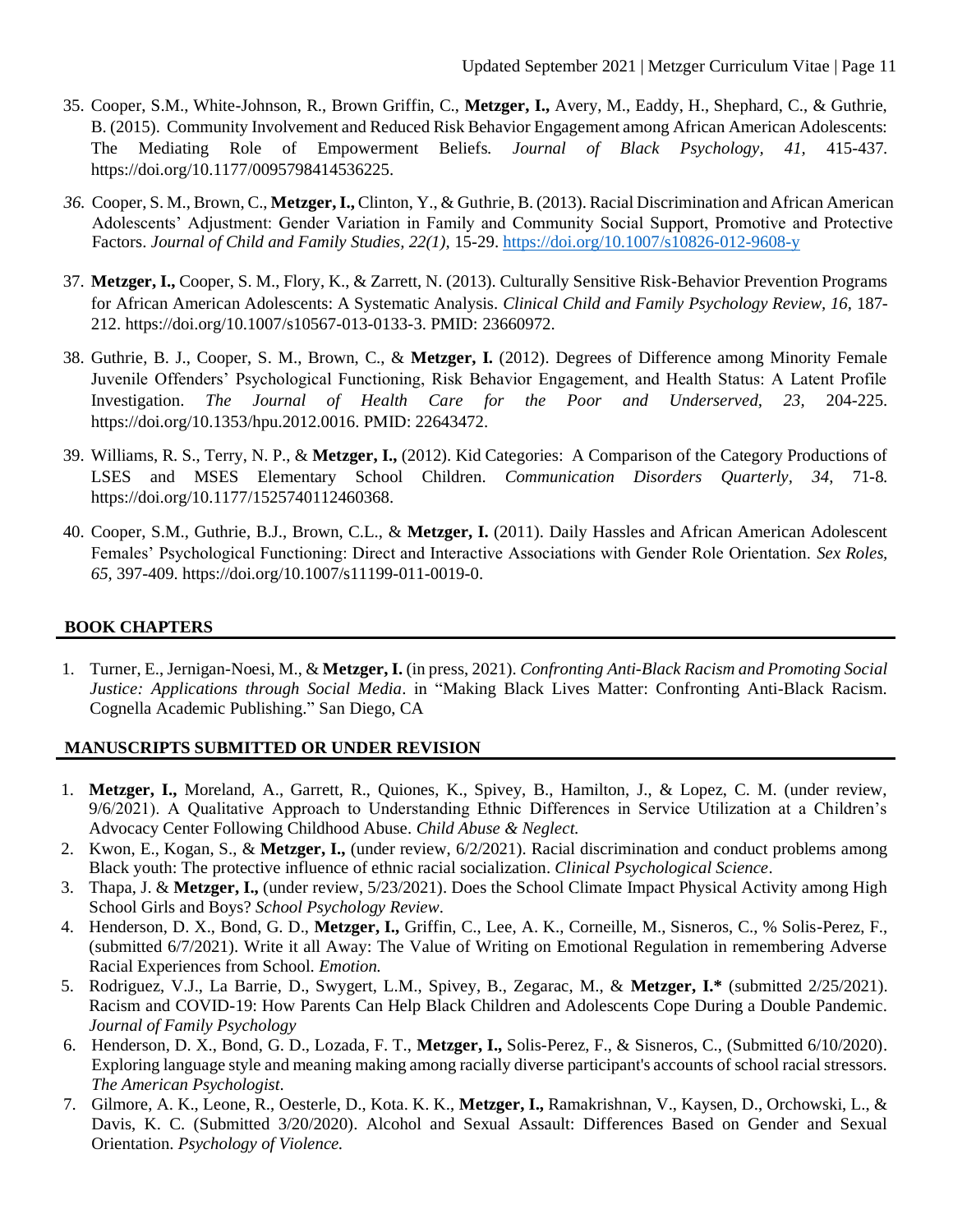8. Gilmore, A. K., Leone, R., Oesterle, D., Kota. K. K., **Metzger, I.,** Ramakrishnan, V., Kaysen, D., Orchowski, L., & Davis, K. C. (Revise and resubmit 8/18/2020). Alcohol is Associated with Sexual Assault Victimization in College among All Genders and Sexual Orientations. Brief Report, *Addictive Behaviors.*

# **MANUSCRIPTS IN PREPARATION**

- 1. Davenport, M., Hart, A., Metzger, I., Anderson, R., Saleem, F., (in preparation). Racial Socialization and Sleep.
- 2. Boykin-Halliday C., Andrews, A., **Metzger, I.,** Salami, T. K., Danielson, C., K., Saunders, B. E., & Kilpatrick, D. G. (reject & resubmit). Gender Differences in the Effects of Potentially Traumatic Experiences on Adolescents' Alcohol and Delinquency Outcomes: The Role of Ethnicity. *Journal of Interpersonal Violence*.
- 3. Salami, T. K., Andrews, A., **Metzger, I.,** de Arellano, M., Saunders, B., & Kilpatrick, D. G. (revise & resubmit). Racial differences in perceived neighborhood threat on post-trauma symptoms: The preceding role of hyperarousal. *Journal of Youth and Adolescence.*
- 4. Abboud, S., **Metzger, I.,** Koo, K., McKenny, M., & Brawner, B., (reject & resubmit). Intersectionality of Ethnic Identity, Emotion Regulation, and Gender Roles among Black Adolescents with Mental Illnesses. *Ethnicity & Health.*
- 5. **Metzger, I.,** Kogan, S., Brody, G., (in preparation). The Impact of Racial Socialization and Racial Stress on the Association between Childhood Sexual Abuse and Detrimental Outcomes among African American Adolescents.
- 6. **Metzger, I.,** Moreland, A., Danielson, C.K., de Arellano, M., & Garrett, R., (in preparation). Does Race Matter in Treatment Engagement? A Quantitative Approach to Examining Service Utilization in a Children's Advocacy Center.

# **INTERNATIONAL CONFERENCE PRESENTATIONS**

- 1. **Metzger, I.,** Anderson, R., Varner, F., Banerjee, M., Witherspoon, D., & Minor, K., (2020). Racial Socialization in TF-CBT to Promote Healing for Black Youth: Application of the ADAPT-ITT Model. Paper Symposia. Resiliency in multiple contexts for ethnic minority populations: Considerations for schools, families and clinicians. 26th Biennial Meeting of the International Society for the Study of Behavioral Development (ISSBD) in Island of Rhodes, Greece.
- 2. **Metzger, I.,** Anderson, R., Are, F., & Ritchwood, T (2020). Healing Interpersonal and Racial Trauma: Integrating Racial Socialization into TF-CBT for African American Youth. Paper Presentation. Society for Research on Child Development 2020 Special Topic Meeting: Construction of the 'Other': Development, Consequences, and Applied Implications of Prejudice and Discrimination. Rio Grande, Puerto Rico.
- 3. **Metzger, I.,** & Moreland, A., (2019). *A Mixed Methods Approach to Understanding Ethnic Differences in Service Utilization at a Children's Advocacy Center Following Childhood Abuse.* Paper Presentation. Mixed Methods Research Regional Conference. Port of Spain, Trinidad.
- 4. Abrams, J., Brawner, B., **Metzger, I.,** Amutah-Onukagha, N., & Lanier, Y. (2018). *Developing and Implementing Innovative Interventions and Approaches for Addressing HIV Disparities.* Research Symposium. International Congress of Behavioral Medicine. Santiago, Chile.
- 5. **Metzger, I.,** (2018). *From Understanding to Action: Reducing Sexual Risk among Ethnic Minority Youth through Culturally Sensitive Trauma Treatment Modification.* Paper Presentation. Association of Black Sexologists and Clinicians International Lecture Series. Prague, Czech Republic.
- 6. Danielson, C. K., Adama, Z., Franz, A., **Metzger, I.**, & Ruggiero, K. (2017). *Alpha and beta testing of an HIV and substance abuse prevention mobile health application for teens who experience interpersonal violence: the eHEARTT toolkit.* Paper Presentation. International Aids Society Conference on HIV Science. Paris, France.
- 7. **Metzger, I.** & Cooper, S. M. (2012). *Parenting Profiles of Academic and Racial Socialization: Associations with Academic Engagement and Perception of Academic Ability of African American Adolescents.* Poster Presentation. Society for Research on Adolescence Biennial Meeting. Vancouver, BC, Canada.
- 8. **Metzger, I.,** Cooper, S., Brown, C., Avery, M., & Eaddy, H., (2011). *African American Fathers' Racial Identity and Experiences with Discrimination: Implications for Racial Socialization Practices*. Poster Symposium. Society for Research in Child Development, Montreal, Quebec, Canada.
- 9. Eaddy, H., Cooper, S., & **Metzger, I.,** (2011). *An Exploration of African American Fathers' Racial Socialization of their Adolescent Daughters*. Poster Symposium. Society for Research in Child Development, Montreal, Quebec, Canada.

# **INVITED TALKS**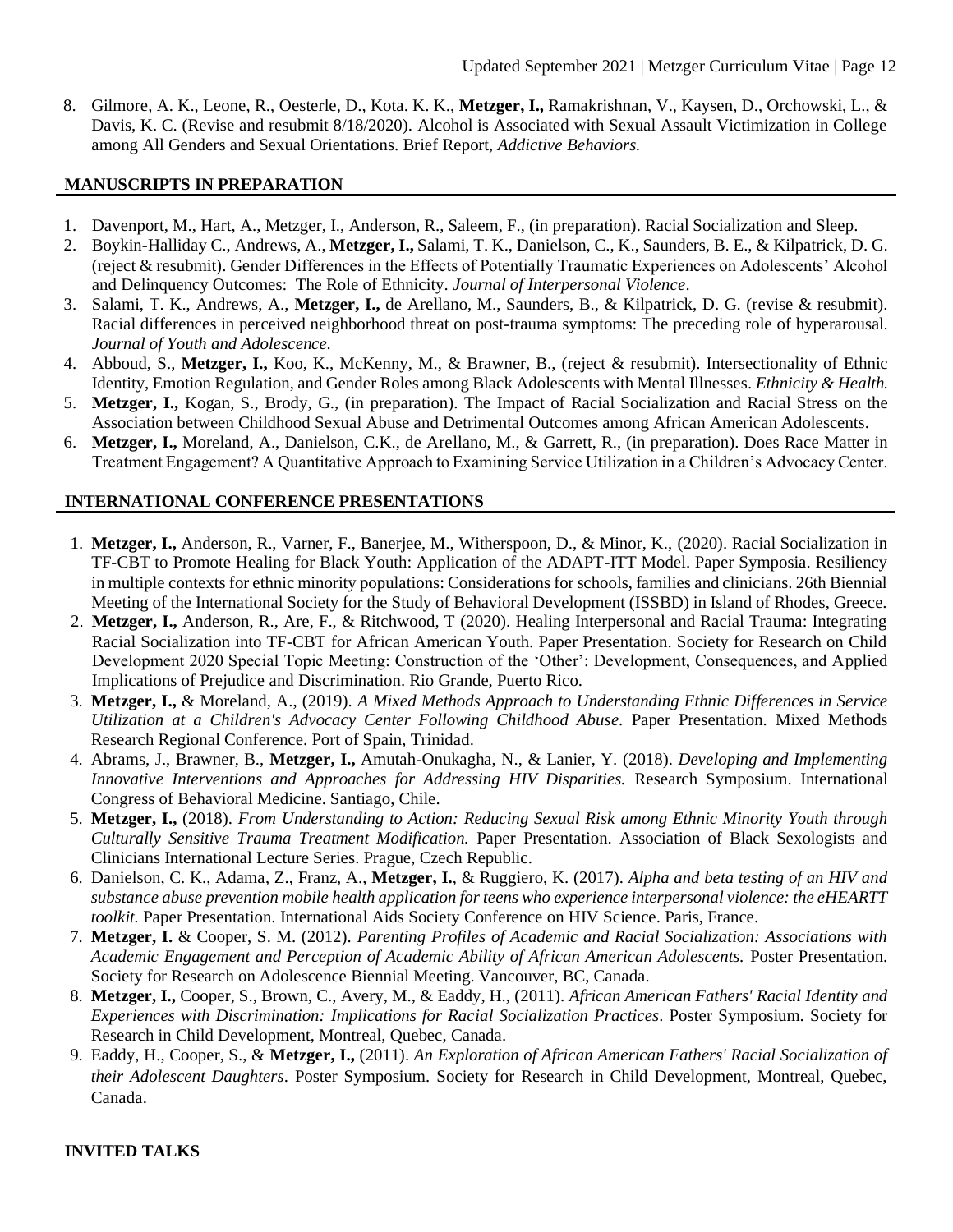- 1. **Metzger, I.** (invited, November 2021). Research and Practice Innovations in Healing Interpersonal & Racial Trauma: Culturally Sensitive Community Mental Health Services for Black Youth and Families. University of Cincinnati, Department of Psychology, Clinical Psychology Colloquium Series, Cincinnati, OH.
- 2. **Metzger, I.** (invited, 2021). The Importance of Racial Socialization for Black Youth. Part 2: Multi Series Live Webinar Event: Culturally Affirming Cognitive Behavioral Therapy to Heal Interpersonal and Racial Trauma. Association for Behavioral and Cognitive Therapies (ABCT).
- 3. Youn, S. J., & **Metzger, I**. (invited, 11/5/2021). *Mental health disparities in research and practice*. Special Plenary and Structured Discussion. North American Society for Psychotherapy Research. NASPR Virtual Conference: Socially Responsive Psychotherapy Research: Navigating the Challenges of our Time.
- 4. **Metzger, I.** (2021). *Racism Hurts Too: Cultural Considerations in TF-CBT for Black Youth & Families.* Virtual ½ day Workshop. New York State Children's Alliance (NYSCA). National Children's Alliance Leadership Conference.
- 5. **Metzger, I.** (2021). Clinical Psychology Students and their Clients: Interpersonal and Racial Stress and Trauma. Auburn University Department of Psychological Sciences, Human Development and Family Sciences, Diversity & Inclusion Speaker Series, Auburn, AL.
- 6. **Metzger, I.** (2021). Rosecrans Address Honoring Incoming President Rihana Mason. Resilience through Racial Socialization: A Program of Research to Promote Healing for Black Youth. Opening Speaker. 67<sup>th</sup> Annual Meeting of the Southeastern Psychological Association.
- 7. **Metzger, I.** (2021). *Treating Racial Stress and Trauma.* San Diego International Conference on Child and Family Maltreatment. Chadwick Center for Children & Families at Rady Children's Hospital. Children's Advocacy Center Track Invited Talk. San Diego, California.
- 8. **Metzger, I.** (2021). *Research on Racial Trauma and Racial Socialization.* MUSC Intern Teleconference Didactic Seminar Series Coordinated by Tatiana Davidson. Medical University of South Carolina. Charleston Consortium Internship Program. Charleston, SC.
- 9. **Metzger, I.** (2020). *Healing Interpersonal and Racial Trauma: Integrating Racial Socialization into Cognitive Behavioral Therapy for African American Youth.* Association for Behavioral and Cognitive Therapies. Invited Talk. Special Interest Group Meeting Child Maltreatment and Interpersonal Violence.
- 10. **Metzger, I.** (2020). Healing Interpersonal & Racial Trauma: Cultural Considerations in TF-CBT for Black Children & Families. National Children's Alliance National Leadership Virtual Conference, The Force Behind Children's Advocacy Centers: 'One Voice, Stronger'.
- 11. **Metzger, I.** (2020). *Application of the ADAPT-ITT Model: Trauma Focused Cognitive Behavioral Therapy Using PRACTICE and Integrating Racial Socialization for African American youth.* Qualitative Research Design Group. Yale University School of Public Health. New Haven, CT.
- 12. Bountress, K.E., Gilmore, A. K., **Metzger, I.,** Aggen, S. H., Tomko, R. L., Kmett Danielson, C., Williamson, V., Valdmirov, V., Gelernter, J., Ruggiero, K., & Amstadter, A. B., (2019). *The Impact of Severity of Disaster Exposure: Cascading Effects across Parental Distress, Adolescent PTSD Symptoms, and Parent-Child Conflict and Communication.* International Society for Traumatic Stress Studies Annual Meeting. Boston, MA.
- 13. Griffin, C. B., Gray, D. L., Hope, E. C., **Metzger, I.,** Henderson, D. X. (2019). Does coping and racial identity promote school engagement? Using an equity-elaborated social-emotional learning lens. Paper Presentation. American Educational Research Association Annual Meeting in San Francisco, CA.
- 14. **Metzger, I.** (2019). *Understanding and Improving the Mental and Behavioral Health Outcomes of Interpersonal and Racial Stress for African American Youth.* Spring Colloquium. Winston-Salem State University, Department of Psychological Sciences. Winston-Salem, NC.
- 15. **Metzger, I.,** (2018). *An Integrative Basic and Applied Science Approach to Understanding & Improving Behavioral & Mental Health Outcomes for Trauma Exposed African American Youth.* Research Seminar in Health Promotion and Behavior. University of Georgia, Department of Public Health. Athens, GA.
- 16. **Metzger, I.** (2018). *From Understanding to Improving: African American College Students' Mental Health Outcomes.* Georgia African American Male Experience (GAAME) Weekend Academic Lecture, Office of Institutional Diversity, University of Georgia. Athens, GA.
- 17. **Metzger, I.** (2018). *Reducing Disparities in Mental Health Outcomes among African American Youth: An Integrative Risk and Resilience Perspective*. Clinical Psychology Colloquium Series. Invited Talk. Purdue University. West Lafayette, IN.
- 18. **Metzger, I.** (2017). *Risk and Resilience: Mental Health Disparities in Underserved Student Populations.* Dialogues in Diversity Series, Office of Institutional Diversity, University of Georgia. Athens, GA.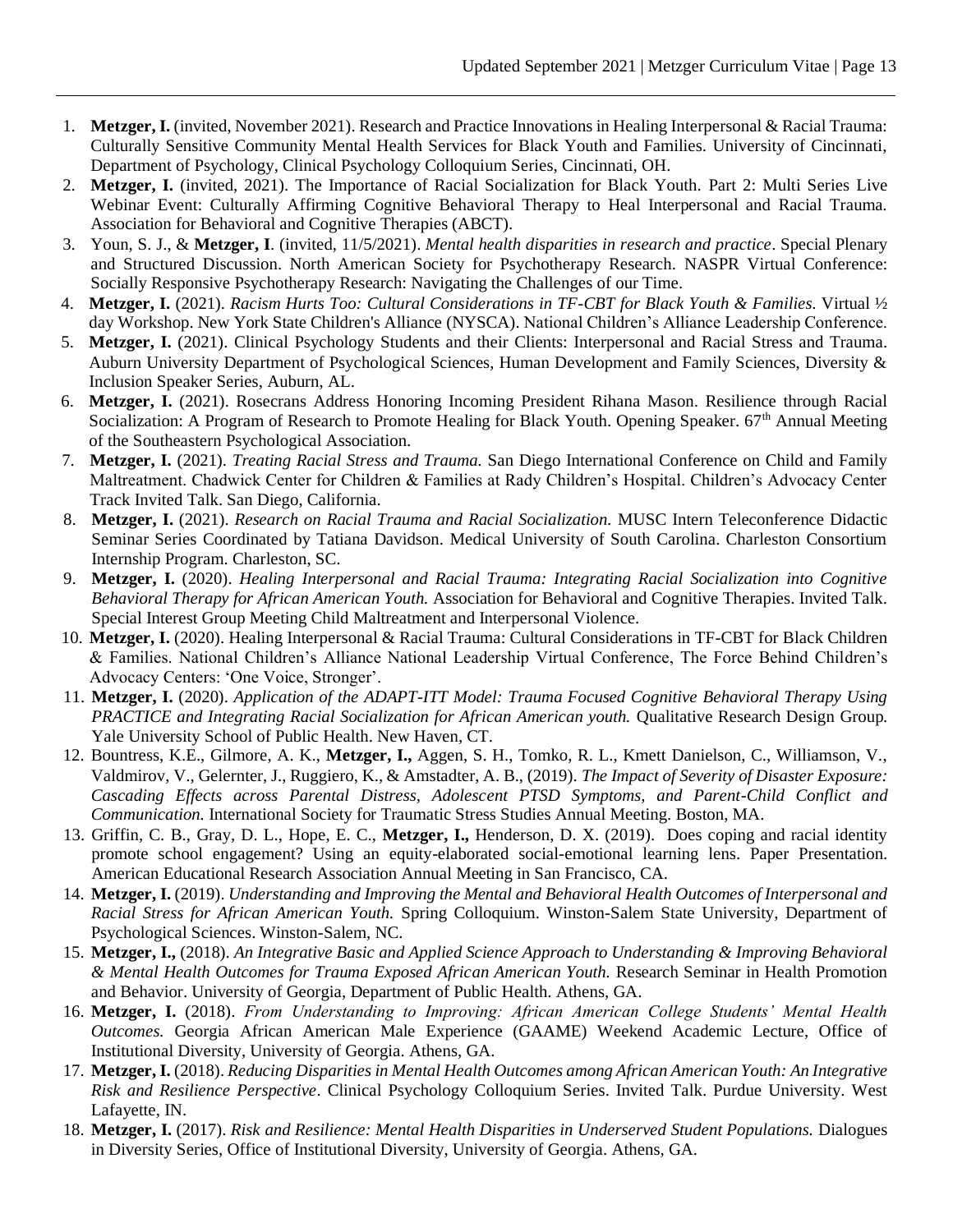- 19. Burnley, J., Jimenez-Fuentes, G., **Metzger, I.,** Patel, U., & Smith, C. (2017). *Discussions on Diversity, Equity, and Inclusion.* AACC Fall 2017 Advisor Workshop, Academic Advising Coordinating Council, University of Georgia. Athens, GA.
- 20. **Metzger, I.** (2017). *Health Disparities Associated with Trauma Exposure and Treatment.* Medical University of South Carolina Fall Research Meeting. Invited Talk. Charleston, SC.
- 21. **Metzger, I.** (invited, 2017). *Reducing Disparities in Mental Health Outcomes among African American Youth*. Medical University of South Carolina Spring Research Meeting. Invited Talk. Charleston, SC.
- 22. **Metzger, I.** (2016). *Why Use Community Based Participatory Research? Examples from Culturally Specific Program Evaluation and Treatment Modification*. Medical University of South Carolina Fall Research Meeting. Invited Talk. Charleston, SC.

# **NATIONAL PRESENTATIONS**

- 1. Nguyen, J. K., Hart, A., Swygert, L., Spivey, B.N., **Metzger, I.W.,** & Beach, S., (Accepted). Racial discrimination, racial identity, racial socialization, and depressive symptoms among Black youth: a moderated-meditation model. Poster accepted to the 37th Annual Meeting of the International Society for Traumatic Stress Studies (ISTSS) Annual Meeting, Virtual.
- 2. **Metzger, I.** (2021). *Research Innovations in Healing Interpersonal & Racial Trauma*. National Children's Alliance National Leadership Virtual Conference, The Force Behind Children's Advocacy Centers: 'The Power of Us'. Recorded Workshop and Live Q&A.
- 3. Dworkin, E., Ruzek, J., Cordova, M., Garcia, N., **Metzger, I.,** Watson, N., Fitzpatrick, S., &Bedard-Gilligan, M., (submitted, 2021). *Adapting a brief dyadic early intervention to reflect the needs of survivors of sexual assault and their supporters*. International Society for Traumatic Stress Studies Annual Meeting. Virtual Symposium.
- 4. **Metzger, I.**, (accepted, 2021). *Healing Interpersonal & Racial Trauma: Cultural Considerations for Integrating Racial Socialization in TF-CBT for Black Children & Families*. Association for Cognitive and Behavioral Therapies 55th Annual Meeting. Traditional Workshop 1005205. New Orleans, LA.
- 5. Wiley, B., Grassetti, S., & **Metzger, I.**, Spivey, B.\* (submitted, not accepted 2021). *Recruitment Strategies for Underrepresented Graduate Level Psychology Students*. Association for Cognitive and Behavioral Therapies 55th Annual Meeting. Panel. New Orleans, LA.
- 6. Cevasco, M., Dean, K., **Metzger, I.,** Orengo-Aguayo, R., & Shipherd, J. C. (2021). In S. N. Hellberg & C. D. Calhoun (Moderators), *Moving Towards Culturally Informed and Anti-Oppressive, Trauma-Focused Care*. Roundtable accepted to the Association for Cognitive and Behavioral Therapies 55th Annual Convention, New Orleans, LA.
- 7. **Metzger, I.,** Cohen, J., Kinnish, K., Ramos, N., Bath, E., & Hicks-Black, M. (2021). Young, Black, and Queer: Addressing Intersectional Identities in Trauma and Resilience Interventions. Clinical Perspectives Symposium Presentation. *Healing at the Intersection of Interpersonal and Racial Trauma: Cultural Considerations for Trauma Focused CBT with Black Youth*. Co-sponsored by the Sexual Orientation & Gender Identities Issues Committee (SOGIIC) and Child Maltreatment & Violence (CMV) Committees. American Academy of Child & Adolescent Psychiatry Annual Meeting. Atlanta, GA.
- 8. Mekawi, Y., **Metzger, I.,** Anderson, R., McKenna, B., Watson-Singelton, N., Carter, S., Lott, A., & Michopoulos, V. (2020). What does race have to do with it? Toward a comprehensive understanding of racial discrimination and stress-related health outcomes for African Americans. International Society for Traumatic Stress Studies Annual Meeting. Virtual Symposium.
- 9. Bernard, D., **Metzger, I.,** Anderson, R., & Williams, M. (2020). *Towards Improving Racial Trauma Treatment: A Qualitative Approach to Understanding Barriers and Facilitators to Service Utilization at a Children's Advocacy Center.* Identifying Barriers and Mechanisms for the Treatment of Racial Trauma among Black Communities: Implications for Bridging Science and Practice. International Society for Traumatic Stress Studies Annual Meeting. Virtual Symposium.
- 10. **Metzger, I.,** (2019). *Application of the ADAPT-ITT Model: TF-CBT Using PRACTICE and Integrating Racial Socialization*. International Society for Traumatic Stress Studies Annual Meeting. Boston, MA.
- 11. Bountress, K.E., Gilmore, A. K., **Metzger, I.,** Aggen, S. H., Tomko, R. L., Kmett Danielson, C., Williamson, V., Valdmirov, V., Gelernter, J., Ruggiero, K., & Amstadter, A. B., (2019). *The Impact of Severity of Disaster Exposure: Cascading Effects across Parental Distress, Adolescent PTSD Symptoms, and Parent-Child Conflict and Communication.* International Society for Traumatic Stress Studies Annual Meeting. Boston, MA.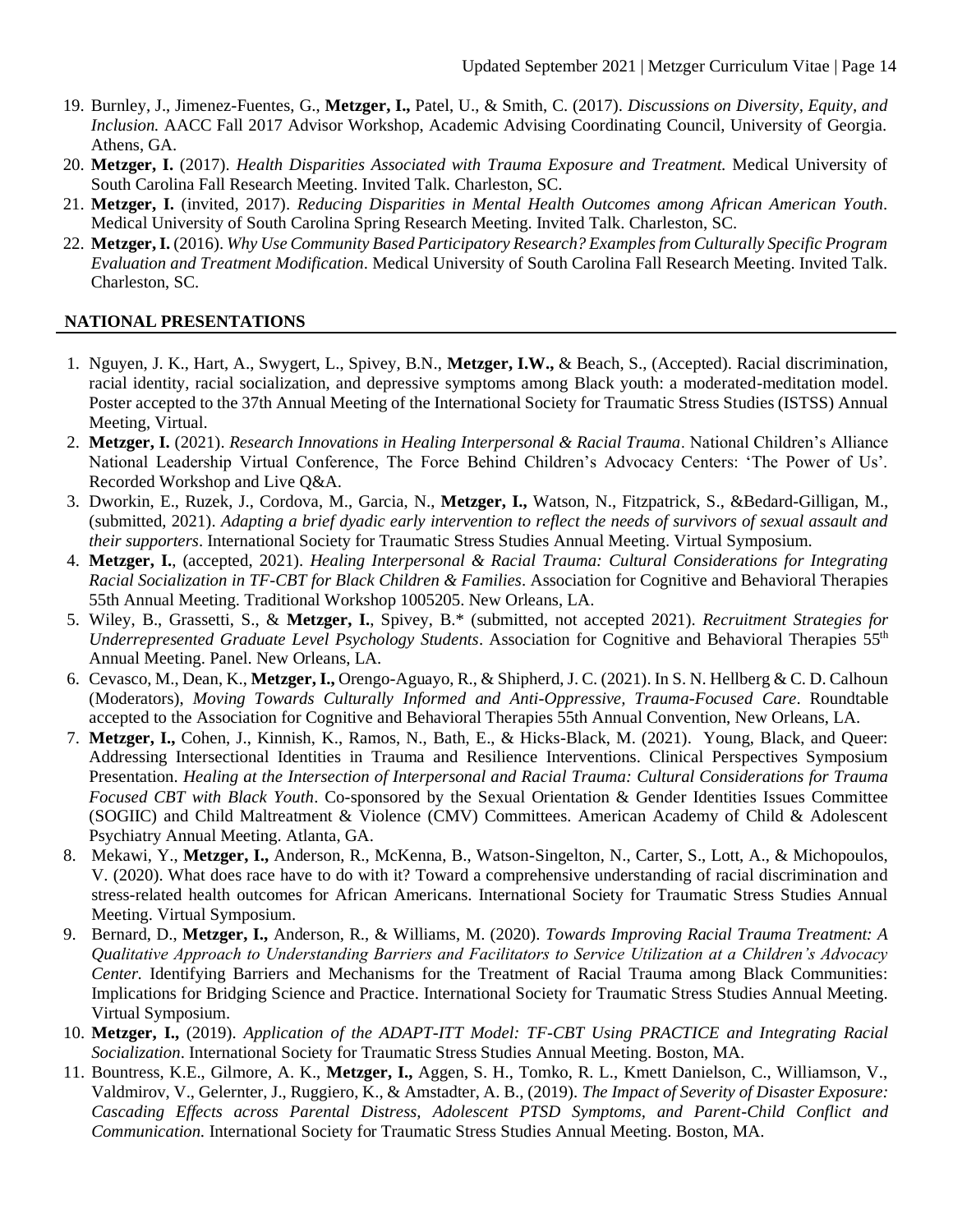- 12. Griffin, C. B., Gray, D. L., Hope, E. C., **Metzger, I.,** Henderson, D. X. (2019). Does coping and racial identity promote school engagement? Using an equity-elaborated social-emotional learning lens. Paper Presentation. American Educational Research Association Annual Meeting in San Francisco, CA.
- 13. **Metzger, I.,** Spivey, B.\*, & Swygert, L.\* (2019). *The Moderating Roles of Perceived Stress on African American Emerging Adults' Experiences with Racial Discrimination and Drinking Habits.* Association for Cognitive and Behavioral Therapies Annual Meeting. Poster Presentation. Black American Research & Behavioral Therapy Special Interest Group Expo. Atlanta, Ga.
- 14. **Metzger, I.,** Anderson, R. E., Jones, S. C. T., Henderson, D., Griffin, C., & Applewhite, K. (2019). *"Levels to this": Family, School, & Community Protecting Black Youth from Racial Stress & Trauma*. Collaborative Symposium (Divisions 9, 27, 45, and 53). American Psychological Association Conference, Chicago, IL.
- 15. **Metzger, I.,** Garrett, R. J., Reese, K., Weimer, H., Reid-Quiniones, K., Kmett Danielson, C., de Arellano, M, & Swiecicki, C. (2017). *Ethnic Differences in Service Attrition Following Trauma Exposure: Utilizing Retrospective Chart Review and Key Informant Interviews*. Association for Cognitive and Behavioral Therapies Annual Meeting. Poster Presentation. San Diego, CA.
- 16. Griffin, C., & **Metzger, I.** (2017). *School Racial Climate, School Suspensions, and Office Discipline Referrals: The Mediating Role of Classroom Engagement*. American Psychological Association Conference. Washington, DC.
- 17. **Metzger, I.,** Stewart, R., Salami, T., Tolbert, C., de Arellano, M. & Rheingold, A. (2016). *Validating a Cultural Sensitivity Effectiveness Evaluation Model for Risk Behavior Prevention Programs Designed for African American Adolescents with Trauma Exposure: Leveraging the "SiHLE" Program*. International Society for Traumatic Stress Studies. Dallas, TX.
- 18. Salami, T., **Metzger, I.,** Stewart, R., Andrews, A., Tolbert, C., & de Arellano, M. (2016). *Racial Differences in the Effect of Perception of Neighborhood Condition on Post-Trauma Symptoms: The Preceding Role of Hyperarousal*. International Society for Traumatic Stress Studies. Dallas, TX.
- 19. Gilmore, A., Bountress, K., **Metzger, I.,** Maples-Keller, J. & Lewis, M. A. (2015). *Comfort and Distraction during Web-Based Interventions for Alcohol Use and Sexual Assault Risk. Paper Symposium, Novel Interventions for Sexual Assault Risk Reduction, Resistance Education, and Survivor Recovery*. American Psychological Association Annual Convention. Denver, CO.
- 20. **Metzger, I.,** de Arellano, M., & Danielson, C. K. (2015). *Cultural Sensitivity Effectiveness Evaluation of the "Sistas Informing Healing Living and Empowering" (SiHLE) Pregnancy and HIV Prevention Program*. Association for Cognitive and Behavioral Therapies Annual Meeting. Poster Presentation. Chicago, IL.
- 21. **Metzger, I.,** Salami, T., Stinnette, J. S.,Kramer-Kuhn, A., Reid-Quiniones, K., Fritz, D. R. & Swiecicki, C. C. (2015). *Does Race Matter in Treatment Engagement? Examining Service Access in a Children's Advocacy Center*. Association for Cognitive and Behavioral Therapies Annual Meeting. Poster Presentation. Chicago, Il.
- 22. Stewart, R.W., **Metzger, I.W.,** Tuerk, P.W., & Young, J. (2015). *A decision tree approach to the assessment of posttraumatic stress disorder.* Poster presented at the annual meeting for the International Society for Traumatic Stress Studies, New Orleans, LA.
- 23. Griffin, C., **Metzger, I.,** & Cooper, S. M., (2014). *School Racial Climate and Academic Achievement Among African American Adolescents: Testing A Moderated Mediation Model.* Poster Presentation. Society for Research on Adolescence Biennial Meeting. Austin, TX.
- 24. **Metzger, I** & Cooper, S., (2013). *Culturally Sensitive Prevention Programs Targeting High-Risk Behaviors among African American Adolescents*. Poster Symposium: Racial-Ethnic Socialization on the Development of Diverse Youth: Implications for Research and Practice. Society for Research in Child Development, Seattle, WA
- 25. Cooper, S., **Metzger, I.,** & Brown, C. (2013). *Intergenerational Experiences and African American Fathers' Involvement: The Mediating Role of Fathering Ideologies*. Paper Symposium: African American Fathers' Parenting Experiences: Exploring Processes and Contributions to Youth Outcomes. Society for Research in Child Development, Seattle, WA
- 26. **Metzger, I.** (2012). *African American Parenting Profiles of Academic and Racial Socialization Practices: Associations with Adolescents' Academic Outcomes.* National Black Graduate Student Association Conference. Poster Presentation. Philadelphia, PA.
- 27. Castellow, J., **Metzger, I.,** Scaccia, J., Katz, J., Lamont, A., & Wandersman, A., (2011). *Getting to Outcomes® for the individual: Applying a systematic framework to treatment interventions for pregnant substance-abusing women.* Paper Symposium- Necessary and sufficient: Supporting effective prevention and intervention across systems levels with Getting To Outcomes (R). Society for Community Research and Action. Chicago, IL.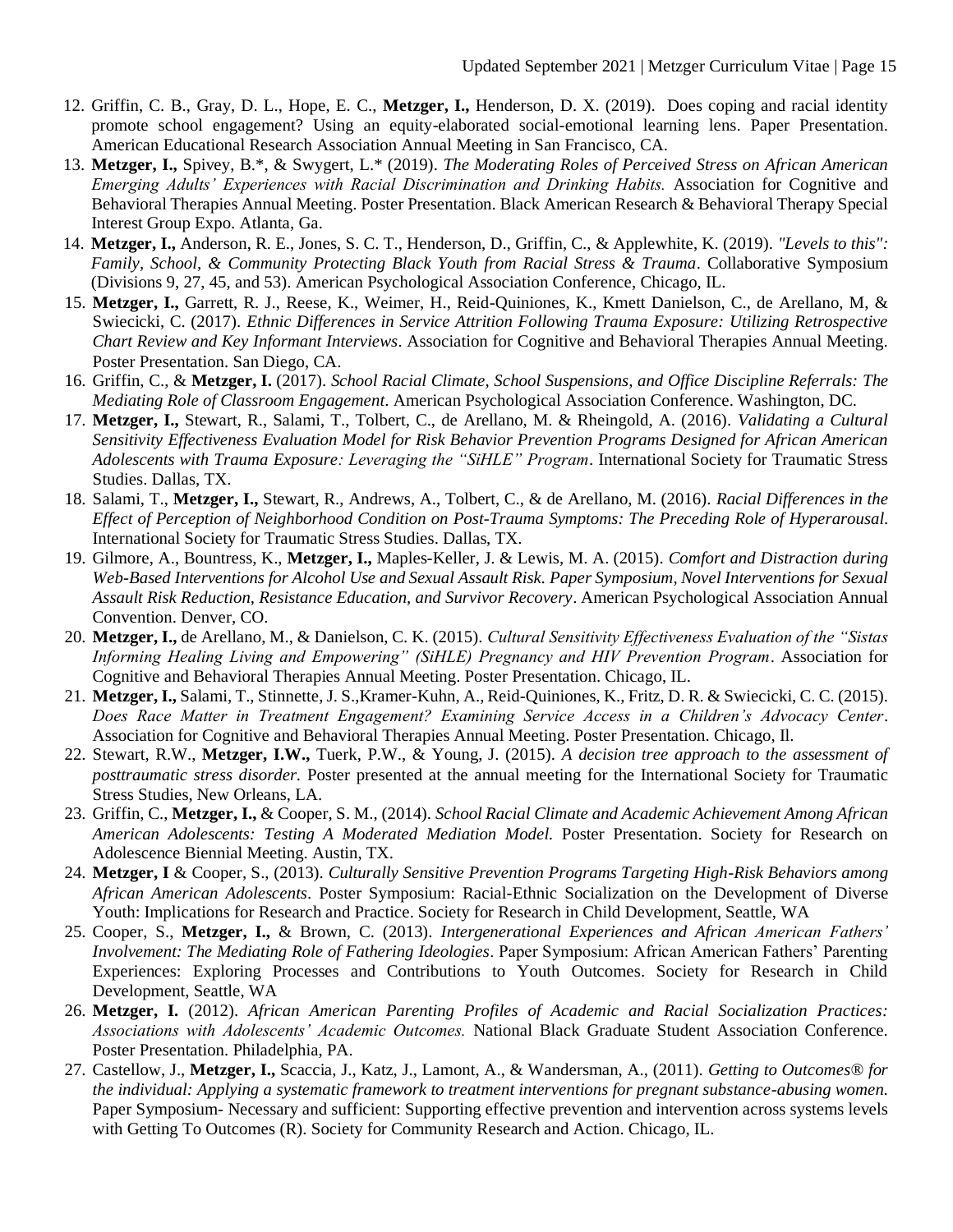- 28. Scaccia, J. P., Castellow, J., **Metzger, I.**, Sickels, A., Terry, J., Katz, J., & Wandersman, A., (2010). *Planning and Monitoring Implementation: The Maternal Outreach Management Services (MOMS) Project.* American Evaluation Association, Panel Presentation, San Antonio, TX.
- 29. Hipp, L., Holmes, B., & **Metzger, I.,** (2010). *Maternal Outreach Manaegment Services (MOMS): A Model for Pregnant Substance Abusers*. National Association of Black Social Workers, Oral Workshop, Philadelphia, PA.
- 30. **Metzger, I**. (2009). *Expressive and Receptive Vocabulary Knowledge Among Elementary School Children K- 2.*  Southeastern Psychological Association Research Convention. Poster Session, New Orleans, Louisiana..
- 31. **Metzger, I**. (2008). *Category Production in Response to Varying Prompts by Low-Income School-Aged Children.*  Annual Biomedical Research Conference for Minority Students. Poster Session, Orlando, Florida.

# **REGIONAL PRESENTATIONS**

- 1. **Metzger, I** (2013). *Culturally Sensitive Prevention Programs Targeting High-Risk Behaviors among African American Adolescents.* Poster. University of South Carolina Graduate Student Day. Columbia, SC.
- 2. **Metzger, I.** (2012). *Academic and Racial Socialization Profiles: Associations with African American Adolescents' Academic Outcomes.* Poster. University of South Carolina Graduate Student Day. Columbia, SC.
- 3. **Metzger, I.** & DeLoach, (2011). *Cultural Competence: Assessing the Teen Positive Parenting Program for African American Families in South Carolina*. Poster. National Black Graduate Student Conference. Columbia, SC.
- 4. Avery, M., Castellow, J., Katz, J., **Metzger, I.,** Scaccia, J., Sickels, A., Terry, J., & Wandersman, A., (2010). MOMS: An Enhanced Treatment Model for Pregnant Substance Abusing Women. LRADAC, The Behavioral Health Center of the Midlands, Columbia, SC.
- 5. Avery, M., **Metzger, I.**, & Scaccia, J., (2010). *Maternal Outreach Management Services (MOMS): A Brief Overview.* LRADAC, The Behavioral Health Center of the Midlands, Women's Advisory Committee, Columbia, SC.
- 6. Castellow, J., **Metzger, I.,** Scaccia, J., & Schmidt, S., (2010). *MOMS Project: Getting to Outcomes with Substance-Abusing Pregnant Women*. Poster. James E. Clyburn Health Disparities Lecture Series, University of South Carolina, Columbia, SC.
- 7. **Metzger, I**. (2008). *Category Production in Response to Varying Prompts by Low-Income School-Aged Children.*  Ronald E. McNair Post-Baccalaureate Achievement Summer Internship Research Conference, Poster and Oral Sessions, Georgia State University, Atlanta, GA.
- 8. **Metzger, I**. (2008). *Category Production in Response to Varying Prompts by Low-Income School-Aged Children.*  Kiddie Café Developmental Seminar, Georgia State University, Atlanta, GA.
- 9. **Metzger, I**. (2008). *Category Production in Response to Varying Prompts by Low-Income School-Aged Children.*  Ronald E. McNair Post-Baccalaureate Achievement Program Fall Research Symposium, Poster Session, Georgia State University, Atlanta, GA.
- 10. **Metzger, I**. (2008). *Expressive and Receptive Vocabulary Knowledge Among Elementary School Children K- 2.*  Honors Thesis Symposium, Georgia State University. Atlanta, GA.

**RESEARCH POSITIONS** <http://www.drishametzger.com/research>

| $2015 - 2017$ | Invictus Lab, Predoctoral Psychology Intern, Postdoctoral Fellow                         |
|---------------|------------------------------------------------------------------------------------------|
|               | Medical University of South Carolina, National Crime Victims Research & Treatment Center |
| $2014 - 2015$ | African American Community Engagement Lab, Doctoral Coding Assistant                     |
|               | University of South Carolina; Clinical - Community Psychology Program                    |
| $2009 - 2015$ | African American Youth Development Lab, Recruitment & Retention Coordinator              |
|               | University of South Carolina; Clinical - Community Psychology Program                    |
| $2012 - 2013$ | Social Impairment in Children with ADHD in Schools, Doctoral Research Assistant          |
|               | University of South Carolina; Clinical – Community Psychology Program                    |
| $2012 - 2013$ | Behavioral Medicine Laboratory, Doctoral Research Assistant                              |
|               | University of South Carolina; Clinical – Community Psychology Program                    |
| $2009 - 2011$ | Maternal Outreach Management Services (MOMS), Community Researcher                       |
|               | LRADAC, Behavioral Health Center of the Midlands, Columbia, SC                           |
| $2009 - 2010$ | <b>Obesity Research Group, Doctoral Coding Assistant</b>                                 |
|               | University of South Carolina; Clinical - Community Psychology Program                    |
| $2008 - 2009$ | Educational Psychology Research Lab, Research Assistant                                  |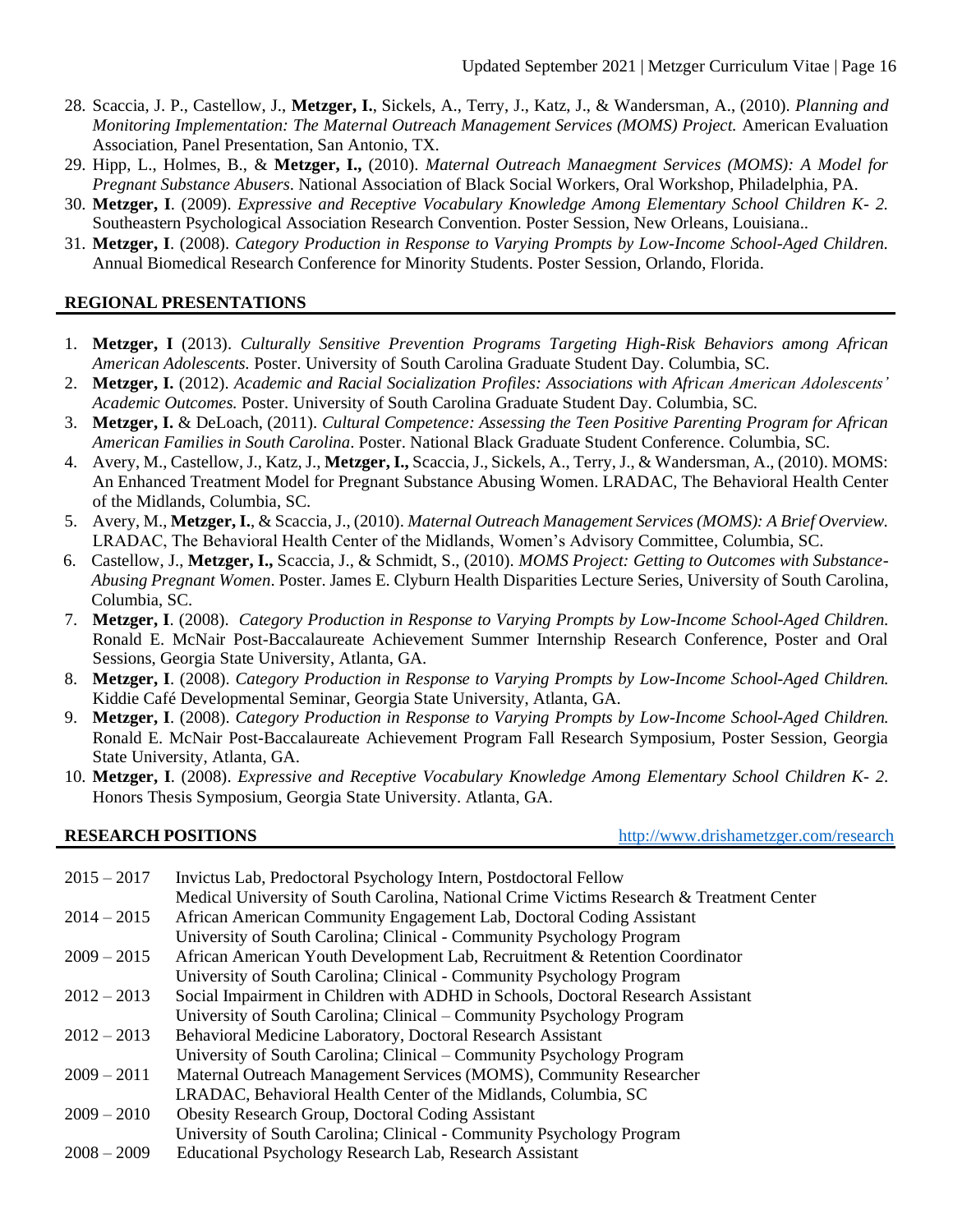Special Education Programs, Georgia State University, Atlanta, GA 2007 – 2009 Tracking Eye Movement & Vocabulary Acquisition Lab, Research Assistant Developmental Psychology Program, Georgia State University, Atlanta, GA 2007 – 2009 Action Research Lab, Research Assistant, Community & Clinical Psychology Programs, Georgia State University, Atlanta, GA

**TEACHING EXPERIENCE** <http://www.drishametzger.com/teaching>

### **Assistant Professor**

| University of Georgia, Athens, GA |                                                                    |  |
|-----------------------------------|--------------------------------------------------------------------|--|
| Fall 2020                         | Clinical-Community Psychology Approaches to Treating Racial Trauma |  |
| Fall 2020                         | Psychology of Disadvantaged and Minority Groups                    |  |
| Fall $2019 - Spr 2020$            | Clinical Staffing Procedures: Child and Family Practicum           |  |
| Fall $2018 - Spr 2019$            | Clinical Staffing Procedures: Child and Family Practicum           |  |
| Fall $2018 - Spr 2019$            | Directed Reading and/or Projects (Honors)                          |  |
| Fall $2019 - Spr 2020$            | Directed Reading and/or Projects (Honors)                          |  |
| Spring 2018                       | Seminar in Psychology: Disadvantaged and Minority Groups           |  |
| Fall 2017                         | Psychology of Disadvantaged and Minority Groups                    |  |

# **Guest Lectures**

| 2020 | University of South Carolina, Clinical-Community Psychology Doctoral Program, Child, Adolescent,       |
|------|--------------------------------------------------------------------------------------------------------|
|      | and Family Therapy Practicum, Dr. Kate Flory                                                           |
| 2020 | Georgia State University, Department of Public Health, Intervention and Evaluation of Health Promotion |
|      | and Disease Prevention                                                                                 |
| 2020 | Race, Equity & Juvenile Justice Seminar, Commonwealth of Massachusetts Juvenile Court Clinic           |
|      | Forensic Training Program, Dr. Mayram Jernigan-Noesi                                                   |

# **Instructor**

Medical University of South Carolina, Charleston, SC

- Spring 2017 Didactic Seminar
- Spring 2017 Fundamentals of Patient Care
- Fall 2016 Didactic Seminar
- Fall 2016 Fundamentals of Patient Care
- Spring 2016 Fundamentals of Patient Care
- Fall 2015 Didactic Seminar
- Fall 2015 Fundamentals of Patient Care

# **Graduate Teaching Assistant**

- University of South Carolina, Columbia, SC
- 2012, 2013 Honors Health Psychology
- 2011, 2012 Psychology of Women
- Fall 2010 Research Perspectives: African American Children & Families
- Fall 2010 Psychology of Women
- University of South Carolina, Columbia, SC
- 2015, 2016 Didactic Seminar
- Fall 2013 Child and Family Psychology Practicum
- Spring 2012 College Teaching of Psychology
- Fall 2011 Seminar on Race, Class, Gender, and Sexuality
- Spring 2010 Lifespan Psychopathology
- Spring 2010 Survey of Abnormal Psychology
- Spring 2007 African American Psychology

# **Teaching Education and Training\_**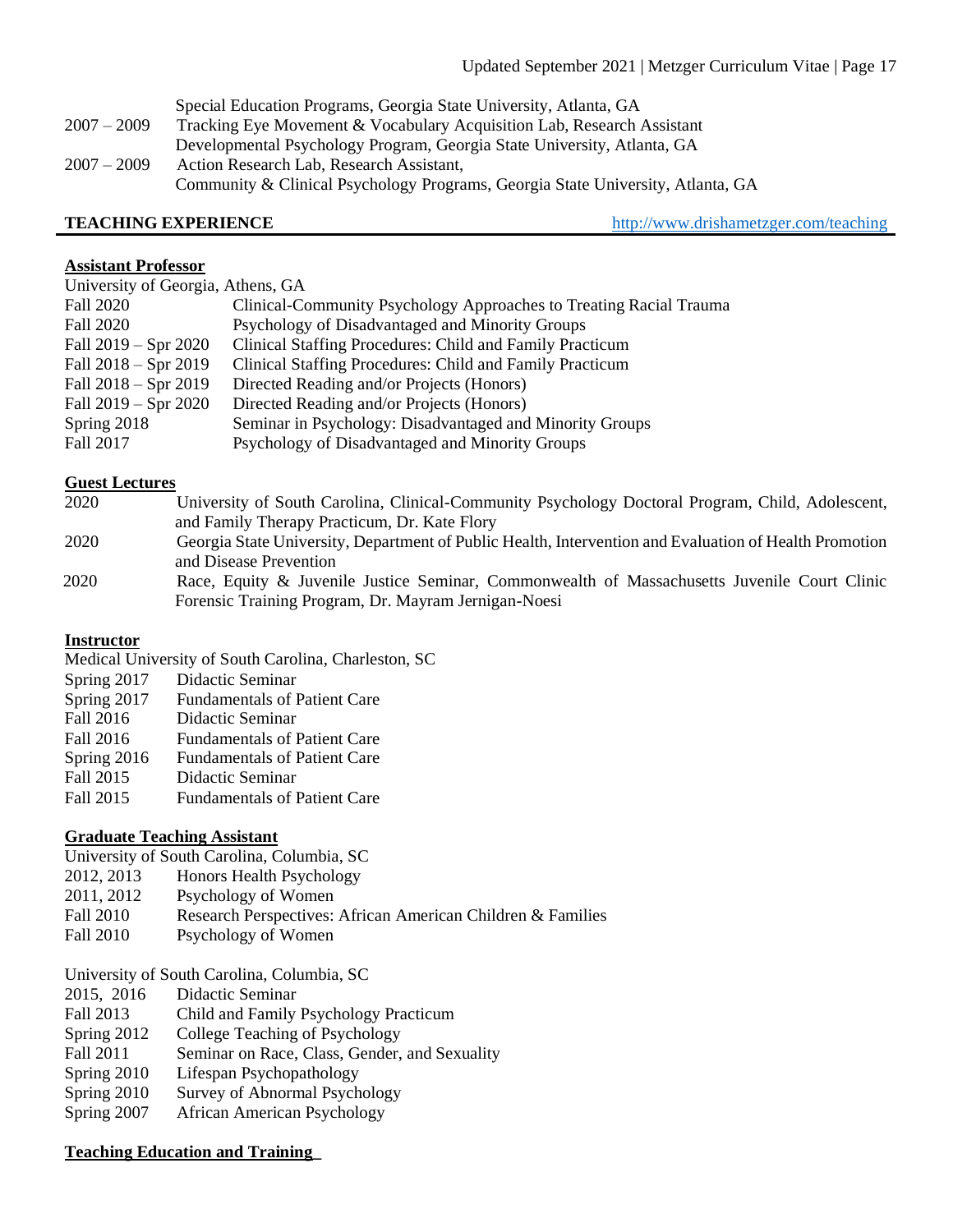- 2020 Elements of Good Online Learning
- 2020 Practical Training for Producing Video Lectures
- 2020 How to Create Content for your Online Course
- 2020 Framing Online Assessment
- 2016 Addressing Incivility in the Classroom: Effective Strategies for Faculty
- 2015 Teaching in No Time: How to Prepare For A Stress-Free Semester
- 2010 Workshop: Dealing with Classroom Distractions
- 2009 Teaching Assistant Training Workshop
- 2009 Workshop: Motivating Students
- 2009 Effective and Engaging Instruction: Tips for Teaching Assistants

**CONSULTING EXPERIENCE** <http://www.drishametzger.com/consulting>

| 2021<br>2021<br>2021<br>2021<br>2021<br>2021 | Montefiore School Health Program<br>Psychology and Racial Justice Leadership Program, Agnes Scott College, Decatur, GA<br>Auburn University, Human Development and Family Sciences Department, Auburn, AL<br>Auburn University, Department of Psychological Sciences, Auburn, AL<br>Child Mind Institute, School and Community Programs, New York - Midtown, New York<br>BlueSprig Pediatrics, Organizational Development and Culture, Houston, TX |
|----------------------------------------------|----------------------------------------------------------------------------------------------------------------------------------------------------------------------------------------------------------------------------------------------------------------------------------------------------------------------------------------------------------------------------------------------------------------------------------------------------|
| 2021                                         | STRONG STAR Training Initiative and Consortium to Alleviate PTSD, University of Texas Health<br>Science Center at San Antonio Fort Hood Research Site                                                                                                                                                                                                                                                                                              |
| 2020                                         | 2020 – Present National Children's Alliance, Standards and Revision Accreditation Project<br>Minnesota Children's Alliance, Alliance Mental Health Racial Stress & Trauma Project<br>2020 – Present Lyra Health, Diversity Equity & Inclusion Audit and Continuing Consultation                                                                                                                                                                    |
| 2020                                         | Delta Airlines, Inc. Human Resources – Global Mobility, HR Speaker Series on Racial Trauma; Mind                                                                                                                                                                                                                                                                                                                                                   |
|                                              | Over Matter: Inequality and Psychology                                                                                                                                                                                                                                                                                                                                                                                                             |
|                                              | 2020 - Present Bowtie Leadership & Development, Inc.                                                                                                                                                                                                                                                                                                                                                                                               |
|                                              | 2020 – Present American Family Insurance                                                                                                                                                                                                                                                                                                                                                                                                           |
|                                              | 2020 – Present Firepower Concepts, LLC, Senior Science Advisor for #HumanIntelligence                                                                                                                                                                                                                                                                                                                                                              |
|                                              | 2018 - Present The Cottage Sexual Assault Center and Children's Advocacy Center, Athens, GA                                                                                                                                                                                                                                                                                                                                                        |
| 2020                                         | <b>Tysons Regional Chamber of Commerce</b>                                                                                                                                                                                                                                                                                                                                                                                                         |
| 2020                                         | University of North Carolina at Chapel Hill Kenan-Flagler Business School, Leading Uncomfortable<br>Conversations about Racial Inequality & My role in Corporate America                                                                                                                                                                                                                                                                           |
| 2020                                         | <b>Utah Center for Evidence Based Treatment</b>                                                                                                                                                                                                                                                                                                                                                                                                    |
| 2020                                         | <b>Ball State University Department of Special Education</b>                                                                                                                                                                                                                                                                                                                                                                                       |
| 2019                                         | <b>Advantage Behavioral Health Systems</b>                                                                                                                                                                                                                                                                                                                                                                                                         |
|                                              | 2017 – Present The Georgia Center for Child Advocacy, Atlanta, GA                                                                                                                                                                                                                                                                                                                                                                                  |
| $2015 - 2019$                                | Dee Norton Child Advocacy Center, Charleston, SC                                                                                                                                                                                                                                                                                                                                                                                                   |
| Spring 2018                                  | Gaines Elementary School, Morgan County, Athens, GA                                                                                                                                                                                                                                                                                                                                                                                                |
| Summer 2018                                  | Center for Health and Rehabilitation, Fulton County, Atlanta GA                                                                                                                                                                                                                                                                                                                                                                                    |
| $2015 - 2016$                                | National Crime Victims Research and Treatment Center, Charleston, South Carolina                                                                                                                                                                                                                                                                                                                                                                   |
| $2011 - 2013$                                | Pine Grove Inc., Autism Residential Facility, Elgin, South Carolina                                                                                                                                                                                                                                                                                                                                                                                |
| $2010 - 2013$                                | The Pediatric Diabetes and Obesity Institute-Healthy Lifestyles Clinic                                                                                                                                                                                                                                                                                                                                                                             |
|                                              |                                                                                                                                                                                                                                                                                                                                                                                                                                                    |

**CLINICAL EXPERIENCE** <http://www.drishametzger.com/clinical>

# **Clinical Trainings and Workshops**

- 1. **Metzger, I.** (December 2021, invited). Research and Practice Innovations in Healing Interpersonal & Racial Trauma: Culturally Sensitive Cognitive Behavioral Therapy for BIPOC clients. Georgia Southern University. Department of Psychology. Rural Health Research Institute. Health Resources and Services Administration Grant Funded Training.
- 2. **Metzger, I.** (March 2022, invited). Research and Practice Innovations at Children's Advocacy Centers: Healing Interpersonal & Racial Trauma using Culturally Sensitive Cognitive Behavioral Therapy for Black Clients. Pre-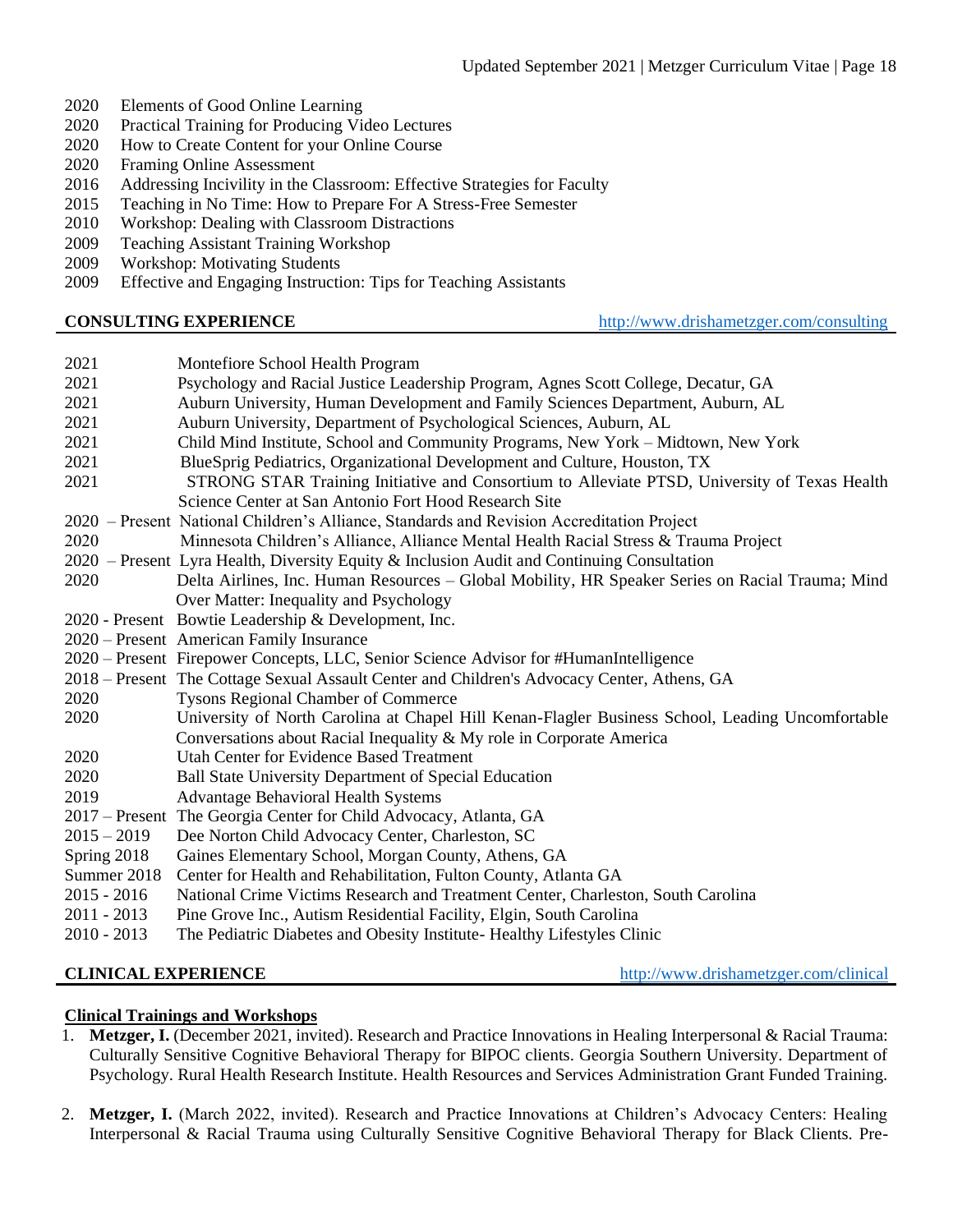Conference Workshop. National Children's Advocacy Center. Annual International Symposium on Child Abuse. Huntsville, AL.

- 3. **Metzger, I.**, (October 2021, invited). Culturally Affirming Cognitive Behavioral Therapy to Heal Interpersonal & Racial Trauma: Research and Practice Innovations in Utilizing Racial Socialization for Black Youth. St, John's University Research Colloquium. Queens, NY.
- 4. **Metzger, I.,** (invited, 2021). Healing Interpersonal and Racial Trauma: Integrating Racial Socialization into Trauma-Focused Cognitive Behavioral Therapy for African American Youth. Medical University of South Carolina Mental Health Disparities and Diversity Program. Charleston, SC. Invited Virtual Workshop.
- 5. **Metzger, I.**, (2021, invited). Culturally Affirming Cognitive Behavioral Therapy to Heal Interpersonal and Racial Trauma: The Importance of Racial Socialization for Black Youth. Montefiore Medical Group. School Health Mental Health Program. Bronx, NY.
- 6. **Metzger, I.**, (2021, invited). Virtual Annual Advanced Summer Training Workshop. Washington State CBT Initiative. Harborview Abuse & Trauma Center. University of Washington, Department of Psychology. Seattle, WA.
- 7. Jernigan-Noesi, M., **Metzger, I.**, & Jackman, C. (2021, invited). Culturally Sensitive Court-Ordered Clinical and Forensic Evaluations. Massachusetts County Juvenile Court Clinic Annual Training Conference for Health Law **Advocates**
- 8. **Metzger, I.** (2021, invited). Research and Practice Innovations in Healing Interpersonal & Racial Trauma: Culturally Sensitive Cognitive Behavioral Therapy for BIPOC clients. Virtual Annual Advanced Summer Training Workshop. Washington State CBT Initiative. Harborview Abuse & Trauma Center. University of Washington, Department of Psychology. Seattle, WA.
- 9. **Metzger, I.** (2021, invited). Healing Interpersonal and Racial Trauma: Cultural Considerations for Integrating Racial Socialization into Trauma Focused Cognitive Behavioral Therapy with Black Youth. 8th Biennial Trauma Conference, "Addressing Trauma across the Lifespan: Strategies for Managing Concurrent Pandemics". Virtual Pre-Conference Half-Day Workshop. Center for Child and Family Traumatic Stress, Kennedy Krieger Institute, Baltimore, MD.
- 10. **Metzger, I.,** (2021, invited). Culturally Affirming Cognitive Behavioral Therapy to Heal Interpersonal and Racial Trauma: The Importance of Racial Socialization for Black Youth. Association for Behavioral and Cognitive Therapies. Webinar Series on Race and Trauma in Evidence Based Treatment.
- 11. **Metzger, I.,** (2021, invited). Healing Interpersonal and Racial Trauma: Cultural Considerations for Evidence-Based Cognitive Behavioral Treatment. STRONG STAR Training Initiative. San Antonio, TX. Invited Virtual Workshop.
- 12. **Metzger, I.,** (2020). Towards Healing Interpersonal and Racial Trauma: Cultural Considerations in Trauma Focused Cognitive Behavioral Therapy for African American Youth. University of South Carolina. Clinical-Community Psychology and School Psychology Programs. Invited Virtual Workshops.
- 13. **Metzger, I.,** (2020). Allyship and Advocacy in Clinical Practice: Healing Interpersonal and Racial Trauma. Lyra Health. Burlingame, C. Invited Virtual Facilitated Discussion Series.
- 14. **Metzger, I.,** (2020). Processing as a Provider, Coping and Self- Care: Healing Interpersonal and Racial Trauma. Lyra Health. Burlingame, C. Invited Virtual Facilitated Discussion Series.
- 15. **Metzger, I.,** (2020). Healing Interpersonal and Racial Trauma: Integrating Racial Socialization into Trauma-Focused Cognitive Behavioral Therapy for African American Youth. Medical University of South Carolina Mental Health Disparities and Diversity Program. Charleston, SC. Invited Virtual Workshop.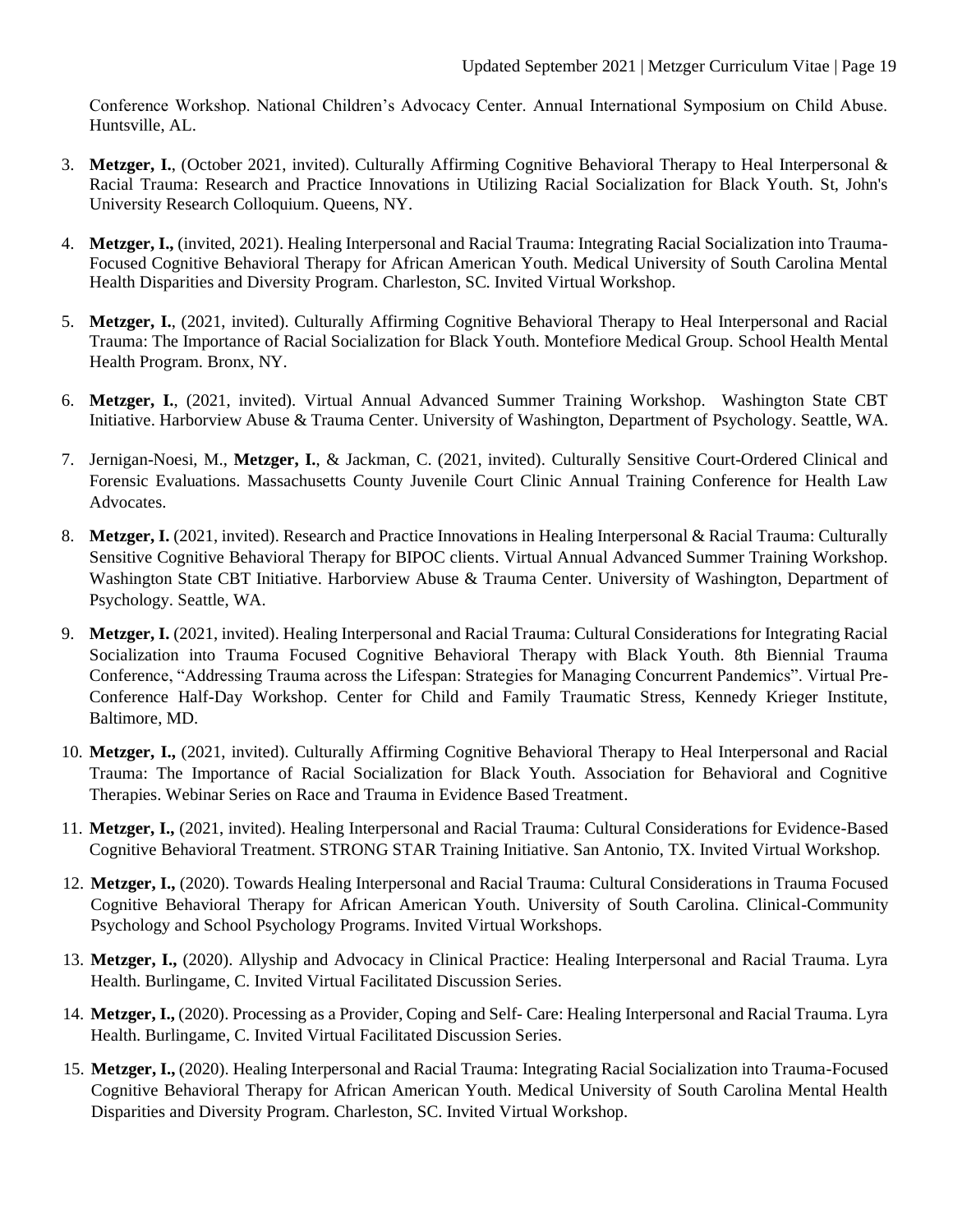- 16. **Metzger, I.,** Brown Griffin, C., Jones, C. T., Henderson, D., Anderson, R., & Applewhite, K., (2020). "Level Up"" Building Systems' Strategies to Protect Black Youth from Racial Stress and Trauma. Georgia Psychological Association Annual Meeting. Invited Workshop. Athens, GA.
- 17. **Metzger, I.** (2019). TF-CBT Using PRACTICE and Racial Socialization. Child & Adolescent Outpatient Psychiatric Services: Culturally Sensitive Approach to Healing Interpersonal and Racial Trauma for African American Clients: Yale New Haven Hospital, Yale University School of Medicine. Invited Workshop. New Haven, CT.
- 18. **Metzger, I.** (2019). *Trauma Focused Cognitive Behavioral Therapy Techniques for Multidisciplinary School Practitioners.* Youth Mental Health Summit. Advantage Behavioral Health Systems. Athens, GA.
- 19. **Metzger, I.**, & Mouilso, E. (2018). *Culturally Sensitive Assessment and Treatment of Trauma Related Symptoms in Children and Young Adults*. Georgia Psychological Association Annual Meeting. Invited Workshop. Athens, GA.
- 20. **Metzger, I.,** Andrews, A, T., & Lopez, C. M. (2015). *Culturally Sensitive, Trauma Informed, Teen Pregnancy Prevention and Interventions*. South Carolina Campaign to Prevent Teenage Pregnancy Summer Institute. Invited Talk. Columbia, SC.

# **Online Clinical Offerings**

- 1. Racial Trauma Guide (2020) [http://www.drishametzger.com/racial-trauma-guide,](http://www.drishametzger.com/racial-trauma-guide) [https://psychology.uga.edu/racial](https://psychology.uga.edu/racial-trauma-guide)[trauma-guide.](https://psychology.uga.edu/racial-trauma-guide) The Racial Trauma Guide provides education about racial stressors and symptoms of racial trauma, tips for coping with racial trauma, suggestions for being a better ally, ways to discuss race in white families, and resources for coping. The Racial Trauma Guide was developed by the Racial Trauma Task Force at the University of Georgia; Rodriguez, V., La Barrie, D., Zegarac, M., Bartolomeo, L., Adesogan, T., Jean, K., Rea, K., Swygert, L., Spivey, B., & Metzger, I. W.
- 2. TF-CBT Web 2.0 (2017). [https://tfcbt2.musc.edu/.](https://tfcbt2.musc.edu/) Trauma-Focused Cognitive Behavioral Therapy (TF-CBT) Web 2.0 was built following the principles outlined in "Treating Trauma and Traumatic Grief in Children and Adolescents, 2nd Edition," the most recent, gold standard treatment manual for Trauma-Focused Cognitive-Behavior Therapy. Clinicians in training can access this course through the Medical University of South Carolina for training on each of the P.R.A.C.T.I.C.E. components (Psychoeducation, Relaxation, Affect Identification & Regulation, Cognitive Coping, Trauma Narration & Processing, In Vivo Mastery, Conjoint Sessions, and Enhancing Safety). Content expert in cultural sensitivity, and lead online trainer for version; 2.0. Smith, D., de Arellano, M., **Metzger, I.,** & Stewart, R.

# **Clinical Supervision**

2018 - Present Licensed Faculty Supervisor

# Clinical Staffing Procedures

Team provides evidence-based treatment (e.g., TF-CBT, contingency management) and assessment to ethnic minority and underserved children/families who have experienced trauma. Treatment also focuses on reducing anxiety and mood symptoms, racial stress, substance use, and risky sex.

# **Clinical Education and Training**

- 2020 Community of Care Training, Student Care & Outreach at UGA, Beau Seagraves, PhD
- 2020 Healing racial trauma: focusing on racial socialization as a CBT strategy for Black youth, Association for Cognitive and Behavioral Therapies, Riana Elyse Anderson, PhD
- 2017 Screening, Brief Intervention, and Referral to Treatment (SBIRT) for Substance Use, Odessa Ussery, M.Ed.
- 2017 Culture, Alliance, & Empirically Supported Guidelines for Multicultural Competency in CBT, Anu Asnaani, PhD
- 2017 Creating and Sustaining Trauma-Responsive Organizational Cultures, Sandra Bloom, MD
- 2016 Trauma and Stress-Related Disorders in DSM-5, Matthew J. Friedman MD, PhD
- 2014 Trauma Focused Cognitive Behavioral Therapy, Michael de Arellano, PhD
- 2014 Prolonged Exposure Therapy, Alyssa Rheingold, PhD
- 2014 Cognitive Processing Therapy, Alyssa Rheingold, PhD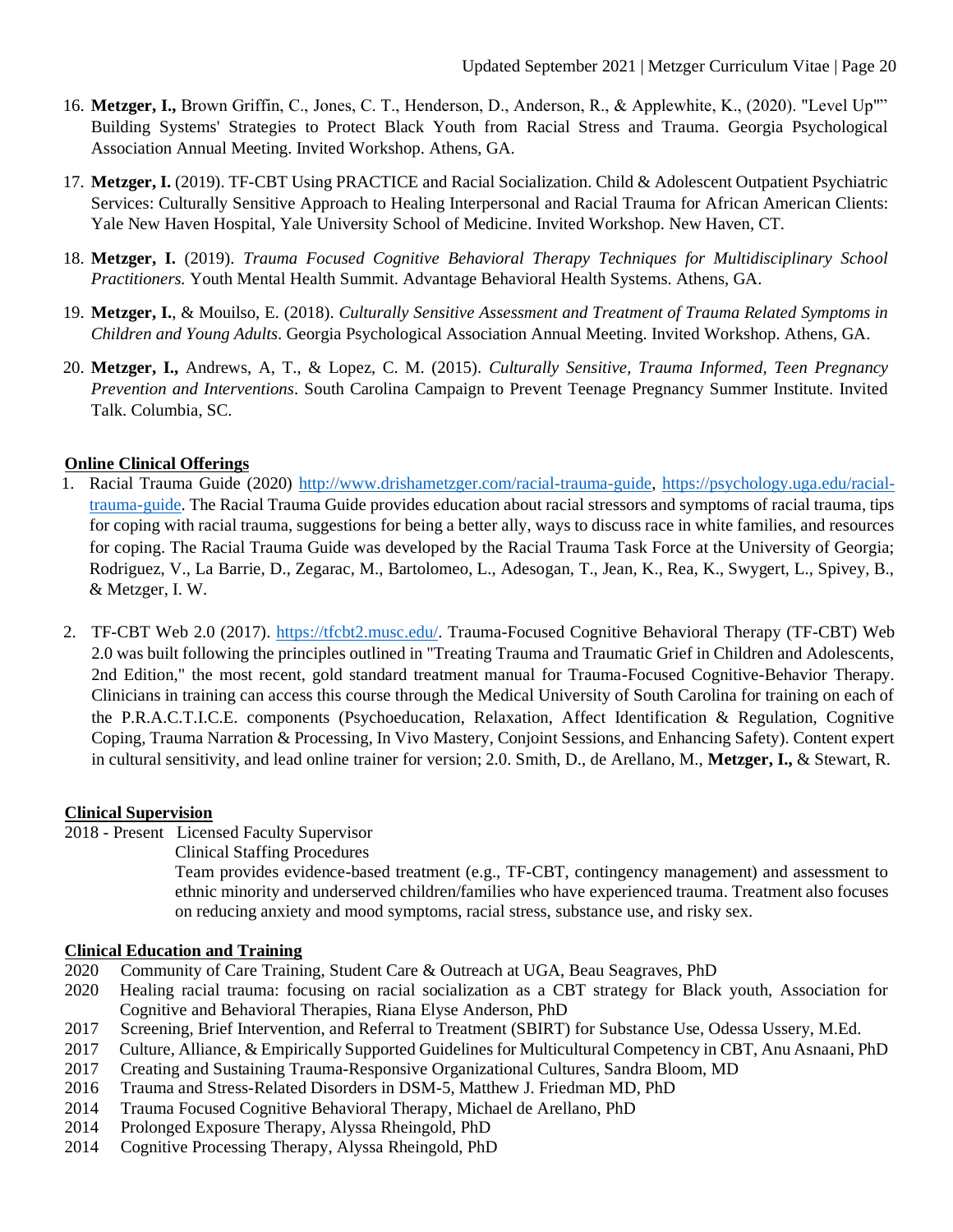- 2014 Multiple Chanel Exposure Therapy, Heidi Resnick, PhD
- 2014 Contingency Management Treatment for Substance Use in Adolescence, Kristyn Zajac, Ph.D
- 2014 Cognitive Behavior Therapy for Anxiety and Depression, Melissa Milanak, PhD
- 2014 Cognitive Behavior Treatment for Insomnia, Melissa Milanak, PhD
- 2014 Motivational Interviewing: Skill Building and Updates, Daniel W. McNeil, PhD
- 2014 Making Proud Choices, Carla Kmett Danielson, PhD
- 2014 Sistas Informing Healing Living and Empowering (SiHLE), Carla Kmett Danielson, PhD
- 2013 ICD Diagnosis and DSM-5 Changes: A New Horizon, M. Michele Burnette, PhD
- 2013 Autism Diagnostic Interview– Revised (ADI-R), Jane Roberts, PhD
- 2013 Children's Interview for Psychiatric Syndromes (P-ChIPS), Kate Flory, PhD
- 2012 Nonviolent Physical Crisis Intervention, Kelly Baccomo
- 2010 Prolonged Exposure Therapy, Mark Weist, PhD
- 2010 Primary Care Teen Triple P (Positive Parenting Program), Bradley Smith, PhD
- 2010 Assessment, Interviewing, and Treatment for Substance Abuse, Alicia Anderson, MS
- 2010 Dialectal Behavior Therapy for Borderline Personality Disorder, Shari Manning, PhD, LPC

### **Clinical Positions**

2015 – 2017 Postdoctoral Clinician National Crime Victims Research & Treatment Center, Medical University of South Carolina Infectious Diseases Inpatient Unit Mother Emanuel African Methodist Episcopal Church 2014 – 2015 Predoctoral Clinician Charleston Consortium Psychology Internship Training Program, Medical University of South Carolina Ethnic Minority Preventative Outreach and Web-Based Education for Risk Reduction National Crime Victims Research & Treatment Center Sleep/Anxiety Treatment & Research Program Adolescent and Family Services Community Outreach Project 2010 - 2015 Graduate Student Clinician University of South Carolina Pine Grove Inc., Autism Residential Facility Three Rivers Behavioral Health Residential Treatment

The Pediatric Diabetes and Obesity Institute- Healthy Lifestyles Clinic

- Psychological Services Center
- Autism Diagnostic Clinic
- Challenging Horizons Program, Leaphart Elementary School

# **Clinical Assessments and Reports**

# **2014 - 2017 Supervisor: Michael de Arellano, PhD**

PTSD Checklist (PCL) Beck Depression Inventory-II (BDI-II) UCLA Post-Traumatic Stress Disorder Index for DSM-IV Strengths and Difficulties Questionnaire, SDQ

**2014 - 2015 Supervisor: Melissa Milanak, PhD** Mini International Neuropsychiatric Interview - KID (MINI-Kid). Patient Health Questionnaire (PHQ-9) State-Trait Anxiety Inventory (STAI) Penn State Worry Questionnaire (PSWQ)

# **2012 - 2015 Supervisor: Kimberly Hills, PhD** Vineland Adaptive Behavior Scales, Second Edition (VABS-II) Behavior Assessment System for Children, Second Edition (BASC-2) Modified Checklist for Autism in Toddlers (M-CHAT) Peabody Picture Vocabulary Test IV (PPVT 4) Expressive Vocabulary Test, Second Edition (EVT-2)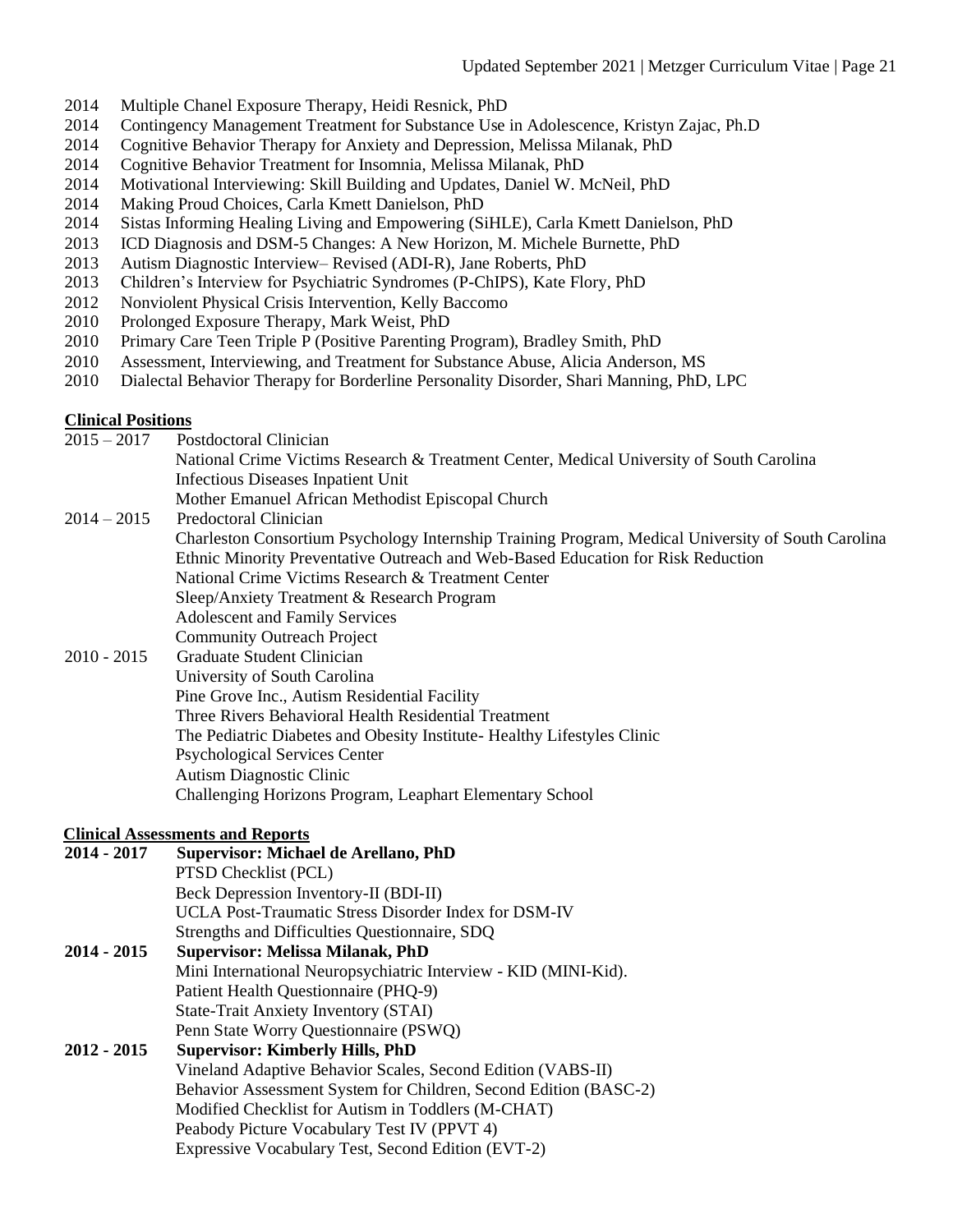|             | Bayley Scales of Infant Development Mental Scale-Third Edition (Bayley-III)<br>Autism Diagnostic Interview – Revised (ADI-R) |
|-------------|------------------------------------------------------------------------------------------------------------------------------|
|             | Autism Diagnostic Observation Schedule (ADOS)                                                                                |
|             | Home-Situations Questionnaire- PPD Version (HSQ)                                                                             |
|             | Beery-Buktenica Developmental Test, Visual-Motor Integration, 6th Edition (VMI)                                              |
|             | Stanford-Binet Intelligence Scales- Fifth Edition (SB5)                                                                      |
|             | Wechsler Intelligence Scale for Children-Fourth Edition (WISC-IV)                                                            |
|             | Woodcock-Johnson Tests of Achievement- III (WJTA-III)                                                                        |
|             | Social Communication Questionnaire (SCQ)                                                                                     |
|             | Social Responsiveness Scale (SRS)                                                                                            |
|             | Weschler Adult Intelligence Scale-Fourth Edition (WAIS-IV)                                                                   |
|             | Conners' Adult ADHD Rating Scales (CAARS)                                                                                    |
|             | Brown Attention-Deficit Disorder Scales for Adults                                                                           |
| 2012 - 2013 | <b>Supervisor: Kate Flory, PhD</b>                                                                                           |
|             | Children's Interview for Psychiatric Syndromes (P-ChIPS)                                                                     |
|             | Services for Children and Adolescents-Parent Interview (SCAPI)                                                               |
|             | Wechsler Abbreviated Scale of Intelligence- Second Edition (WASI-II)                                                         |
|             | Children's Depression Inventory, Child Report (CDI)                                                                          |
|             | Disruptive Behavior Disorder Rating Scale (DBD)                                                                              |
|             | <b>Impairment Rating Scale (IRS)</b>                                                                                         |
|             | Self-Report for Childhood Anxiety Related Emotional Disorders (SCARED)                                                       |
| 2013        | <b>Supervisor: Mark Weist, PhD</b>                                                                                           |
|             | Disruptive Behavior Disorder Rating Scale (DBD)                                                                              |
|             | <b>Impairment Rating Scale (IRS)</b>                                                                                         |
|             | Behavior Assessment System for Children, Second Edition (BASC-2)                                                             |
| 2013 - 2015 | <b>Supervisor: Jane Roberts, PhD</b>                                                                                         |
|             | Autism Diagnostic Interview – Revised (ADI-R)                                                                                |
|             | Autism Diagnostic Observation Schedule (ADOS)                                                                                |
| 2010 - 2013 | <b>Supervisor: Rachel Stroud, PhD</b>                                                                                        |
|             | Wechsler Abbreviated Scale of Intelligence- Second Edition (WASI-II)                                                         |
|             | Behavior Assessment System for Children- Second Edition (BASC-2)                                                             |
|             | Wechsler Intelligence Scale for Children-Fourth Edition (WISC-IV)                                                            |
|             | Woodcock Johnson Test of Achievement- Third Edition (WJTA-III)                                                               |
|             |                                                                                                                              |

# **ACADEMIC SERVICE**

# **Grant and Symposium Review**

| Spring $2021$ | External Reviewer and Subject Matter Expert Evaluator, University of Illinois Chancellor's Research |
|---------------|-----------------------------------------------------------------------------------------------------|
|               | Program to Address Racism & Social Injustice, Office of the Vice Chancellor for Diversity, Equity & |
|               | Inclusion, University of Illinois at Urbana-Champaign                                               |
| Spring $2019$ | External Reviewer, Dee Norton Child Advocacy Center, 2019 Charleston Child Trauma Conference        |
| Spring $2018$ | External Reviewer, Sam Houston State University, "Discrimination and Substance Use Among Ethnic     |
|               | Minority Emerging Adults."                                                                          |

### **Editorial Board**

2020 Diversity and Inclusion Consulting Editor of the *Journal of Clinical Child and Adolescent Psychology* (*JCCAP*), the flagship empirical journal for Division 53 of the American Psychological Association

# **Editorial Responsibilities (Ad hoc Reviewer)**

- 2021 *SN Social Sciences*
- 2020 *Psychology of Addictive Behaviors*
- 2019 *Health Education & Behavior*
- 2019 *Addiction*
- 2017 *Addictive Behaviors*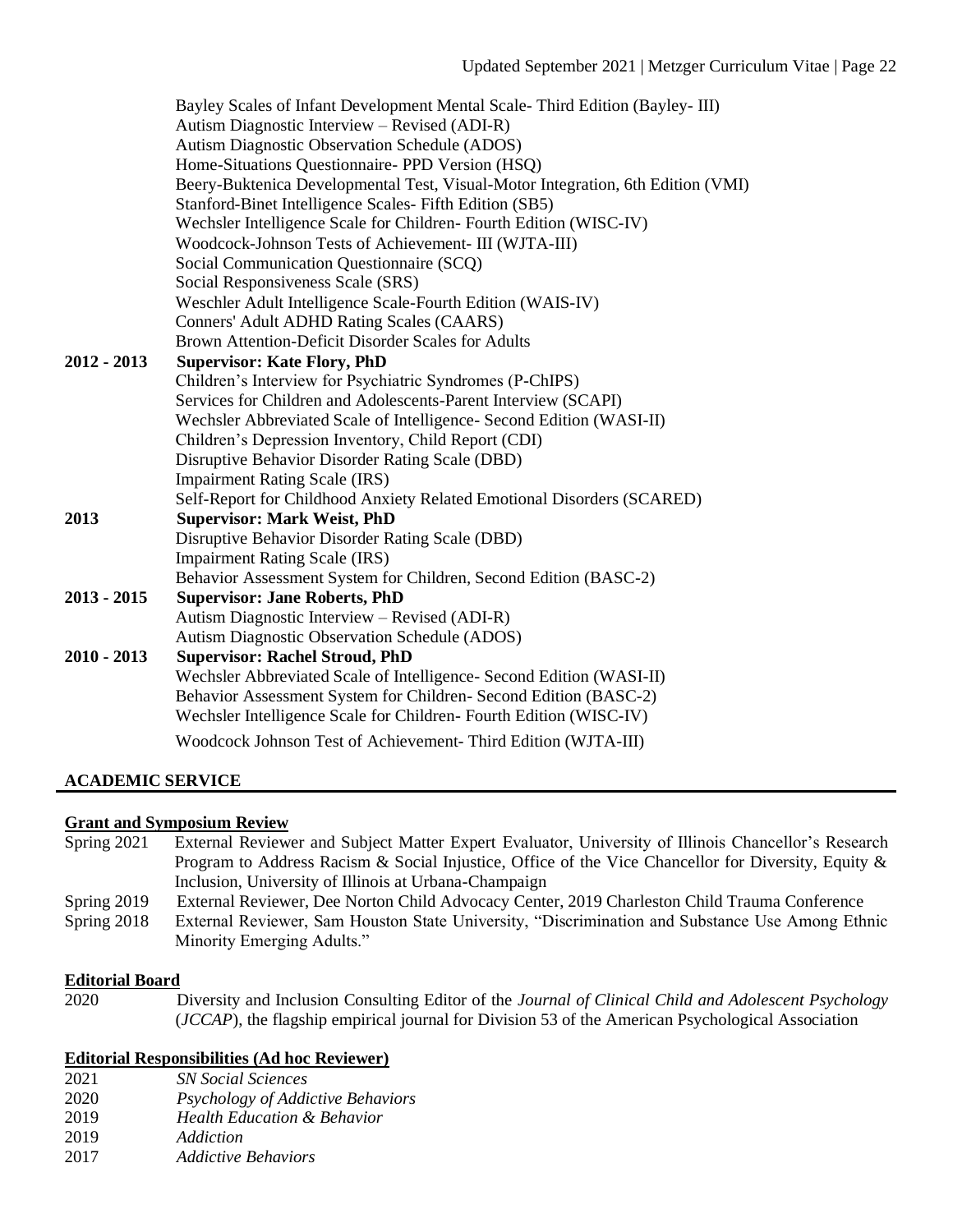2017 *Psychological Trauma: Theory, Research, Practice, and Policy*

# **Service to the Profession**

2021 Suffolk County Juvenile Court Clinic REI Workshop, "From Talking to Doing: Integrating Race into Court Clinic Evaluations," Facilitator and Panelist, Massachusetts Department of Mental Health, Boston, MA. Annual Conference/Training: Health Law Advocates 2021 Psychology and Racial Justice Leadership Program, "Q&A with Psychologists" Series, Department of Psychology, Agnes Scott College, Decatur, GA 2021 Research Education Institute for Diverse Scholars REIDS/Y-APT panel session. "How to Set up a Research Team," Yale University School of Public Health 2020 - Present National Children's Alliance, Mental Health Task Force for National Standards for Accreditation, Subject Matter Expert on Cultural Sensitivity in Research and Practice at Children's Advocacy Centers, Teresa Huizar and Alyson MacKenzie, Washington, DC 2019 - Present NIH Loan Repayment Program Ambassador 2019 Global Women in STEM Leadership Summit, Invited Panelist Lessons Learned Panel, Four Seasons Hotel Atlanta 2019 Conversations with Professionals, Invited Presenter TRIO Student Support Services Program, Georgia State University 2019 Clinical Psychology Doctoral Program Recruitment Workshop, Invited Presenter Department of Psychology, Spelman College 2018, 2019 Peer Leadership Program, Presentation on Interpersonal & Racial Trauma Cedar Shoals High School, Co-Presenter Janet Frick, PhD, Instructor Katie Johnson, Athens, GA 2018 McNair Scholars Research Conference, Transitioning to Graduate School & Faculty Panel Southeastern Association of Educational Opportunity Program Personnel, Discussant, Atlanta, GA 2018 McNair Scholars Research Conference, Faculty Representative Southern Regional Education Board 2018 GPA Annual Meeting, Invited Workshop Presenter Georgia Psychological Association Athens, GA. 2017 Cultural Considerations in Trauma Focused Therapy Web 2.0, Task Force Team Member National Crime Victims Research & Treatment Center, Medical University of South Carolina 2016 Diversity and Ethnic Relations Committee, Member Medical University of South Carolina 2015 Mental Health Disparities and Diversity Program, Co-Chair Medical University of South Carolina, Department of Psychiatry and Behavioral Sciences 2014, 2015 Charleston Consortium Internship Program, Diversity Recruitment Representative Association for Cognitive and Behavioral Therapies Annual Meeting 2009 - 2014 Black Psychology Graduate Student Association (BPGSA), President (2012- 2013) Department of Psychology, University of South Carolina 2010 Psychology Graduate Student Association, Secretary University of South Carolina 2009 - 2014 Psychology Graduate Student Association, Member University of South Carolina 2010 The TRIO McNair Post-Baccalaureate Achievement Program Presentation Preparing for Summer Research: Graduate Student Panel 2010 The TRIO McNair Post-Baccalaureate Achievement Program Presentation Designing a Meaningful Project: Graduate Student Panel 2010, 2011 Doctoral Student Panels Department of Psychology, University of South Carolina 2008 Annual Biomedical Research Conference for Minority Students- ABRCMS Georgia State University Representative 2008 Southern Regional Educational Board- SREB; Compact for Faculty Diversity Undergraduate Ambassador, Georgia State University Representative 2008 University of Georgia, Future Scholars Visitation Program Georgia State University Representative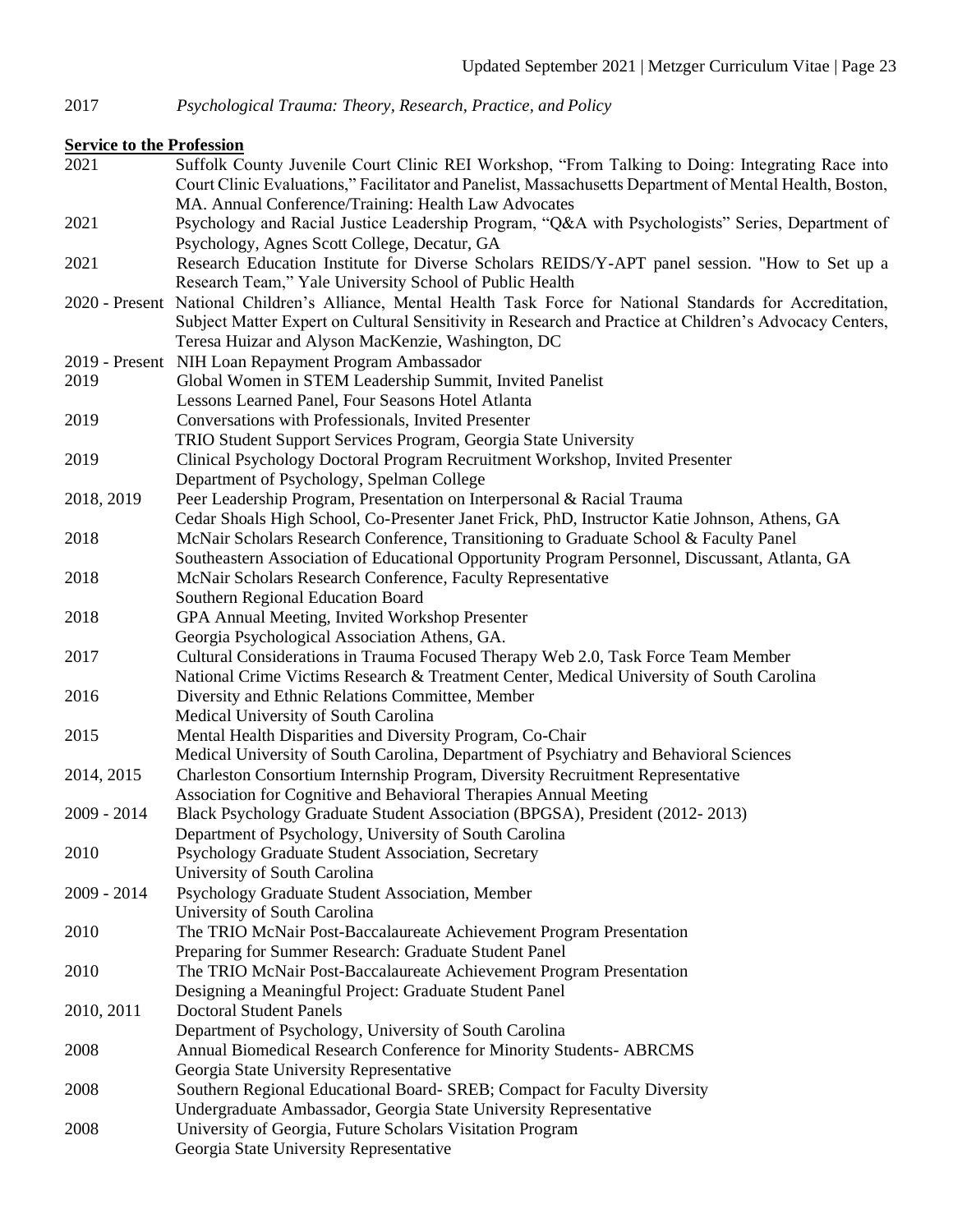- 2008 University of South Florida Campus Visitation
- Georgia State University Representative
- 2006 2008 Psi Chi National Honors Society in Psychology Vice President, Georgia State University
- 2006 2008 Ronald E. McNair Post-Baccalaureate Achievement Program
	- Editor, McNair Voice, National Newsletter, Student Advisory Board, Georgia State University

# **Service to the Psychology Department at Georgia State University**

2021 GSU Department of Psychology Speaker Series for Health Resources and Services Administration (HRSA) TIPPS and EPIC-CARES Training Grant Presentation, Culturally Sensitive CBT to Heal Interpsersonal and Racial Trauma

# **Service to the Psychology Department at the University of Georgia**

| $2021$ - Present | UGA Dept of Psychology Justice, Equity, Diversity and Inclusion (JEDI) Initiative, Member |
|------------------|-------------------------------------------------------------------------------------------|
| $2021$ - Present | SixthSense Holistic Health and Wellness Student Organization, Faculty Advisor             |
| $2021$ - Present | P.U.M.P. Psychology Undergraduate Mentoring Program, Faculty Advisor                      |
| $2018 - 2019$    | <b>Student Faculty Committee, Student Nominated Faculty Representative</b>                |
| 2018             | I/O Psychology Program Prelim Exam Committee, Outside Faculty Grader                      |
| $2017$ – Present | Diversity Committee Faculty, Application Workshop, Recruitment Workshop, Diversity Prosem |
| 2017, 2018, 2020 | <b>Admissions Committee</b>                                                               |

# **Student Committees at Georgia State University**

2020 Ifrah S. Sheikh. Clinical Psychology. Georgia State University. Master's Committee. Race-related stress and trauma symptomatology in African American women: Examining the risk or protective role of racial identity latent profiles. Under the Direction of Sierra Carter.

# **Student Committees at the University of Georgia**

- 2021 Violeta Rodriguez. Clinical Psychology, Department of Psychology. Dissertation Proposal 5/19/2021. Item Selection and Validation of the Regulating Emotions in Parenting Scale (REPS): Factor Structure and Measurement Invariance. Under the Direction of Anne Shaffer.
- 2021 Apoorva Sarmal. Behavioral and Brain Sciences (BBS) Program, Department of Psychology. Master's Committee Member. Disempowering women through sexualization: The impact of Power and the role of ethnicity. Under the direction of Allison Skinner-Dorkenoo.
- 2021 Kelly Rea. Clinical Psychology. Dissertation Proposal 4/26/2021. Under the Direction of Ronald L. Blount.
- 2021 Ariel Hart. Clinical Psychology, Department of Psychology. Research Comprehensive Exam (RCE) Proposal. A Systematic Review of Effects of Racial/Ethnic Socialization on Well-Being and Racism in White Youth. Under the direction of Steven Beach and Justin Lavner.
- 2020 Miriam C. Zegarac. Clinical Psychology, Department of Psychology. Doctoral Committee Member. Family relationships, emotion communication, stress, and parenting. Under the direction of Anne Shaffer.
- 2020 Latisha Swygert. Clinical Psychology. Director of Master's Committee: Steven Beach, Justin Lavner. Impact of racial discrimination on mental and behavioral health (e.g., anger, depression, substance use).
- 2020 Briana Spivey. Clinical Psychology. Director of Master's Committee: Anne Shaffer, Allison Skinner, Rosalyn Denise Campbell. Socio-cultural factors and cultural coping mechanisms (e.g., Strong Black Womanhood (SBW) Schema) influence on behavioral and mental health of African American women.
- 2020 Dominique La Barrie. Brain and Behavior Sciences Program, Department of Psychology. Master's Committee. Racial Socialization and African Americans. Under the Direction of Anne Shaffer.
- 2020 Jacqueline Newbold. Brain and Behavior Sciences Program, Department of Psychology. Prospectus Defense Date 4/16/2020, Dissertation Defense Date 7/13/2021. How Violations of Identity-Based Expectations Can Lead to Outgroup Derogation. Under the Direction of Leonard Martin.
- 2020 Shantesica Gilliam. Health Promotion and Behavior. Research Comprehensive Written and Oral Examination Date  $4/24/2020$ . Understanding the processes underlying the association between interpersonal trauma and HIV/STI risk among African American adolescents, and the moderating role of community violence exposure. Under the Direction of Tamora Callands.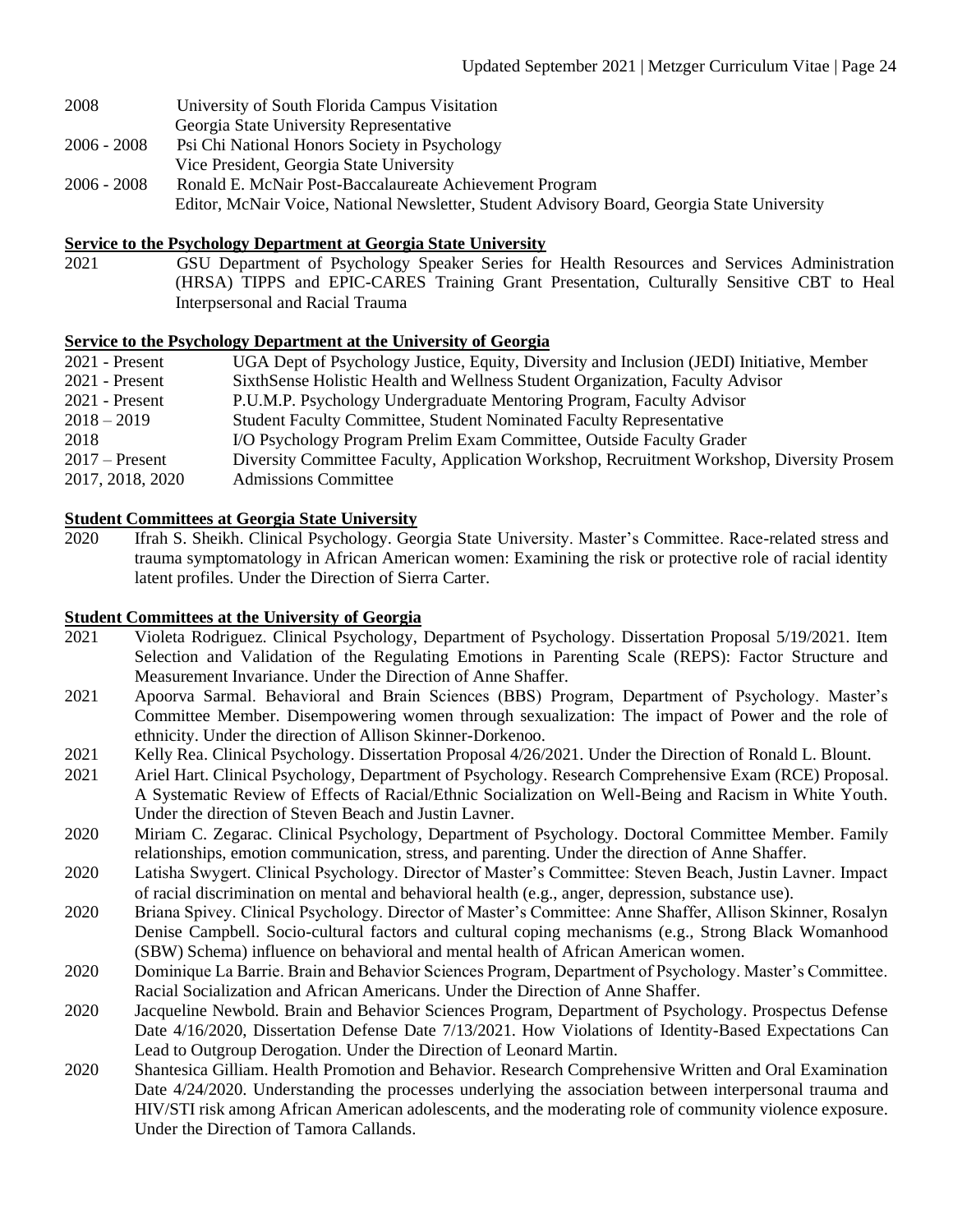- 2020 Olutosin I. Adesogan. Clinical Psychology. Masters Committee. Shift-and-persist coping and moderating impact on the relationship between both financial strain and racial stressors and physical, psychological, and behavioral health outcomes in rural African American youth and their caregivers. Under the Direction of Justin Lavner.
- 2020 Kelly Rea. Clinical Psychology. Research Comprehensive Examination Proposal 1/8/2020. Quality of Life among Pediatric Organ Transplant Recipients: A Meta-Analytic Review. Under the Direction of Ronald L. Blount.
- 2019 Kelly Rea. Clinical Psychology. Masters Proposal 11/13/2019. Transition to Adult Healthcare among Solid Organ Transplant Recipients: Medical Outcomes and Relations to Success. Under the Direction of Ronald L. Blount.
- 2019 Violeta Rodriguez. Clinical Psychology. Research Comprehensive Examination Proposal 12/11/2019. Item Selection and Validation of the Regulating Emotions in Parenting Scale (REPS): Factor Structure and Measurement Invariance. Under the Direction of Anne Shaffer.

# **Student Committees at Outside Institutions**

2021 Brian Wiley. Clinical Psychology. West Chester University of Pennsylvania. Dissertation Committee. Race and ethnicity as a moderator of posttraumatic stress (PTS) symptoms: Examining Rates of Exposure. Under the Direction of Stevie Grassetti.

# **Mentored Students (approval granted by students listed)**

- 2020 Present Donte Bernard, Medical University of South Carolina
- 2019 Present Funlola Are, Medical University of South Carolina
- 2018 2020 Rebecca Akua Kumi-Ansu, University of Georgia
- 2018 2019 Carly Smith, University of Georgia
- 2018 2019 Ifedinma Sarah Nwankwo, University of Georgia
- 2012 2015 Stephania LaShawn Jackson, University of South Carolina

# **Ronald E. McNair Post-Baccalaureate Achievement Program Scholars Mentored**

- 2020 Present Gifty Ayawvi, University of Georgia
- 2019 Present Tyquavious Kelley, University of Georgia
- 2019 Present Lacey Walker, University of Georgia
- 2018 Present Jahi Hamilton, University of Georgia
- 2018 Present Barbara Walcot-Ceesay, University of Georgia
- 2018 Present Destin Mizelle, University of Georgia

# **PROFESSIONAL EDUCATION AND TRAINING**

- 2020 UGA Non-Discrimination and Anti-Harassment (NDAH) Policy Training, UGA Office of Institutional Diversity
- 2019 Grant Writing Workshop Preparing NIH R-Series Awards, Emory University
- 2019 Identity and Social Location, UGA Office of Institutional Diversity
- 2019 Honoring Christ in our Teaching, Research, and Service, A Common Call Regional Faculty Conference
- 2019 Safe Space Training, UGA LGBT Resource Center, University of Georgia
- 2019 UGA Non-Discrimination and Anti-Harassment (NDAH) Policy Training, UGA Office of Institutional Diversity
- 2019 An LGBTQ Primer, Creating an Inclusive Community, UGA Office of Institutional Diversity
- 2019 Best Practices for Transformative Engagement, Erin Dolan, PhD, UGA Division of Academic Enhancement
- 2018 Diversity at UGA: Beyond the Numbers, UGA Office of Institutional Diversity
- 2017 Successfully Navigate NIH Peer Review and Get a Fellowship Grant, NIH Center for Scientific Review
- 2017 Fireside Chat: The Development of Implementation Science & Future Directions, Russell Glasgow, PhD
- 2016 Peer Review Briefing for Basic Research Applicants and Reviewers, NIH Center for Scientific Review
- 2016 Analyzing and Using NIMH Research Domain Criteria (RDoC) Data, Lisa McTeague, Ph.D
- 2016 Developing your Clinical Trial Toolbox, Valerie Durkalski-Mauldin, PhD and Caitlyn Ellerbe, PhD
- 2016 Responsible Conduct of Research and Career Development (RCR/CD), Edward Krug, PhD
- 2016 National Center for Faculty Development & Diversity, Kerry Ann Rockquemore, PhD
- 2016 Micro-Aggressions, Micro-Resistance, and Ally Development in the Academy, Cynthia Ganote, PhD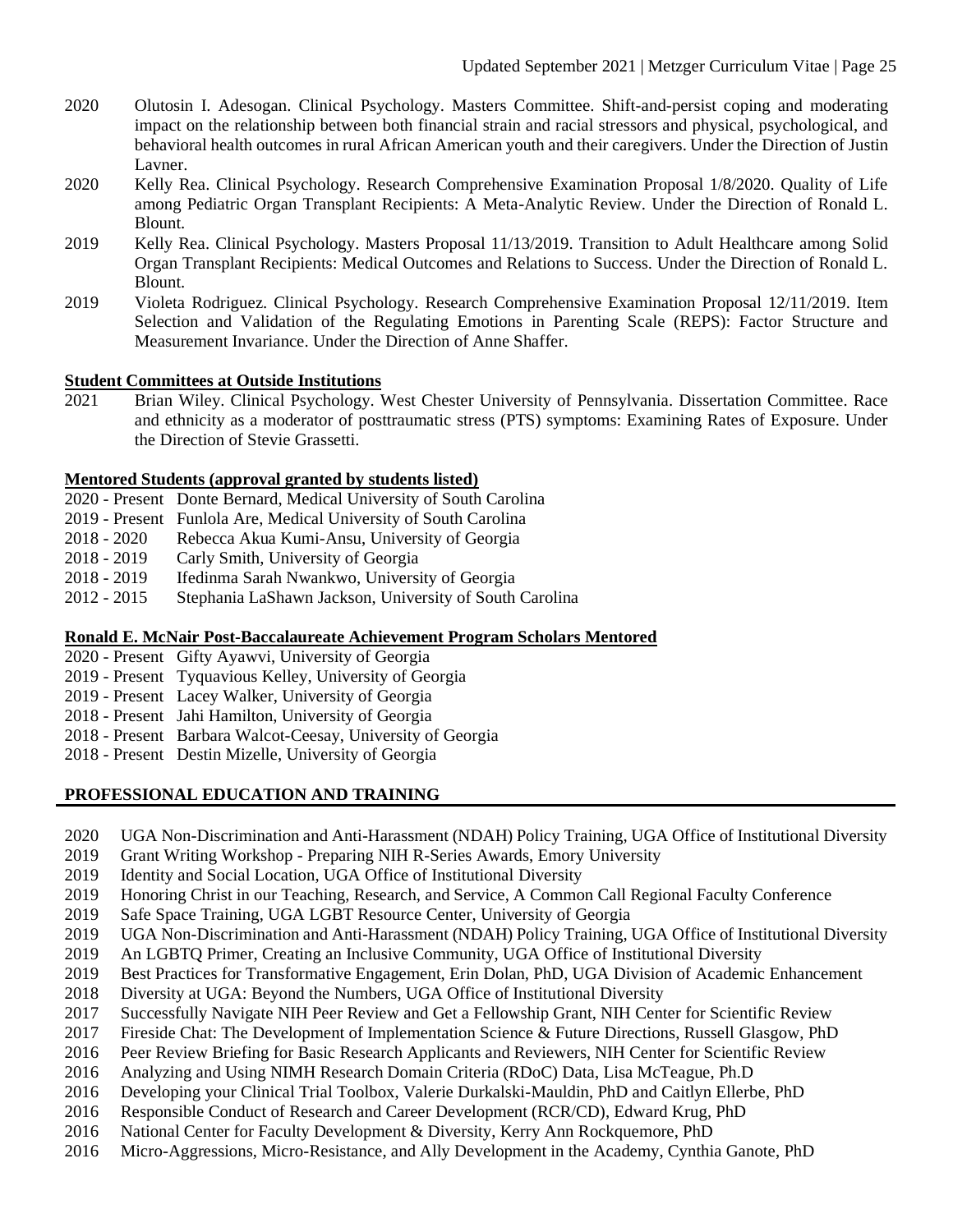- 2016 Mastering Academic Time Management, Mindi Tompson, PhD
- 2016 How to Develop a Daily Writing Practice, Joy Gaston Gayles, PhD
- 2015 Everything You Need to Know About Grant Writing
- 2015 How to Write Papers That Get Cited and Proposals that Get Funded, Josh Schimel, PhD

# **PROFESSIONAL AND ORGANIZATIONAL AFFILIATIONS**

OIBR Distinguished Scholar, Owens Institute of Behavioral Research, University of Georgia Salone Health, [http://www.salonehealth.org,](http://www.salonehealth.org/) Mental Health Expert Diversity Scholars Network (DSN), National Center for Institutional Diversity (NCID), University of Michigan Georgia Clinical & Translational Science Alliance (GACTSA), University of Georgia, Faculty Affiliate Stress, Trauma, Adversity, & Resilience (STAR) Research Workgroup, University of Georgia, Faculty Member Interdisciplinary Research Methods Core, Member, Yale University School of Public Health Qualitative Research Discussion Group, Member, Yale University School of Public Health Early Career Fellow, Owens Institute of Behavioral Research, University of Georgia Mentored Fellow, Center for Translational and Prevention Science (P30DA027827), University of Georgia International Society for Traumatic Stress Studies, Member APA Health Disparities Initiative Program, Health Equity Ambassador Association for Psychological Science, Member Association for Cognitive and Behavioral Therapies, Member #8328 National Register of Health Service Psychologists, Member Society of Counseling Psychology, Member, Section on Ethnic and Racial Diversity Society for the Scientific Study of Sexuality, Developmental Professional Member National Center for Faculty Development & Diversity, Member Society for Research on Adolescence, Member American Psychological Association, Member, #37400978 Society for Research in Child Development, Member National Alliance on Mental Illness, South Carolina Division Member Southeastern Psychological Association, Member

**MEDIA** <http://www.drishametzger.com/media>

# **Producer, Director, Owner**

2020 - Present [Black & EMPOWERED Podcast,](https://blackandempowered.podbean.com/) Owner, Host

The best thing about being Black is our ability to adapt, overcome, and thrive. On the Black  $\&$ [EMPOWERED Podcast,](http://www.drishametzger.com/podcast) we highlight Black excellence, talk about the science of physical, mental, and behavioral health, and interview experts in the field. Every two weeks, join the EMPOWER lab as we continue to focus on Engaging Minorities in Prevention, Outreach, Wellness, Education, and Research. If you are a student, organizational leader, thinker, healer, creator, or anyone who would like to explore how to best utilize your personal strengths, resources, and talents, then this is the podcast for you! Hosted by Dr. Isha Metzger, Briana Spivey, and Latisha Swygert. We are a part of the University of Georgia, but these are our personal views and are not reflective of the institution. The content of this podcast does not constitute therapy, if you are interested in services, please contact a local professional. Episode 12: [REEC Radio Rebroadcast,](https://blackandempowered.podbean.com/e/reec-radio-rebroadcast/) September 10, 2021 Episode 11: [Suicide among Black Teens,](https://blackandempowered.podbean.com/e/suicidality-among-black-teens-interview-with-dr-isha-metzger/) September 1, 2021 Episode 10: [The State of Black Mental Health,](https://blackandempowered.podbean.com/e/the-state-of-black-mental-health/) August 4, 2021 Episode 9[: How to Set Up a Research Team,](https://blackandempowered.podbean.com/e/how-to-set-up-a-research-team/) July 14, 2021 Episode 8[: Corona Kiki,](https://blackandempowered.podbean.com/e/corona-kiki/) June 16, 2021 Episode 7[: MedPage Interview on Cultural Humility,](https://blackandempowered.podbean.com/e/medpage-interview-on-cultural-humility/) May 26, 2021 Episode 6[: Psychoeducation on Racial Stress & Trauma,](https://blackandempowered.podbean.com/e/psychoeducation-on-racial-stress-trauma/) May 5, 2021 Episode 5[: How to be a Better Ally,](https://blackandempowered.podbean.com/e/how-to-be-a-better-ally/) April 7, 2021 Episode 4[: Racial Trauma is Real: Coping & Healing,](https://blackandempowered.podbean.com/e/racial-trauma-is-real-coping-healing/) February 10, 2021 Episode 3[: Breaching the Tower: Applying to Grad School,](https://blackandempowered.podbean.com/e/breaching-the-tower-applying-to-grad-school/) January 8, 2021

Episode 2[: Special Episode: ABCT's Interpersonal Podcast,](https://blackandempowered.podbean.com/e/special-guest-episode-abcts-interpersonal-podcast/) December 16, 2020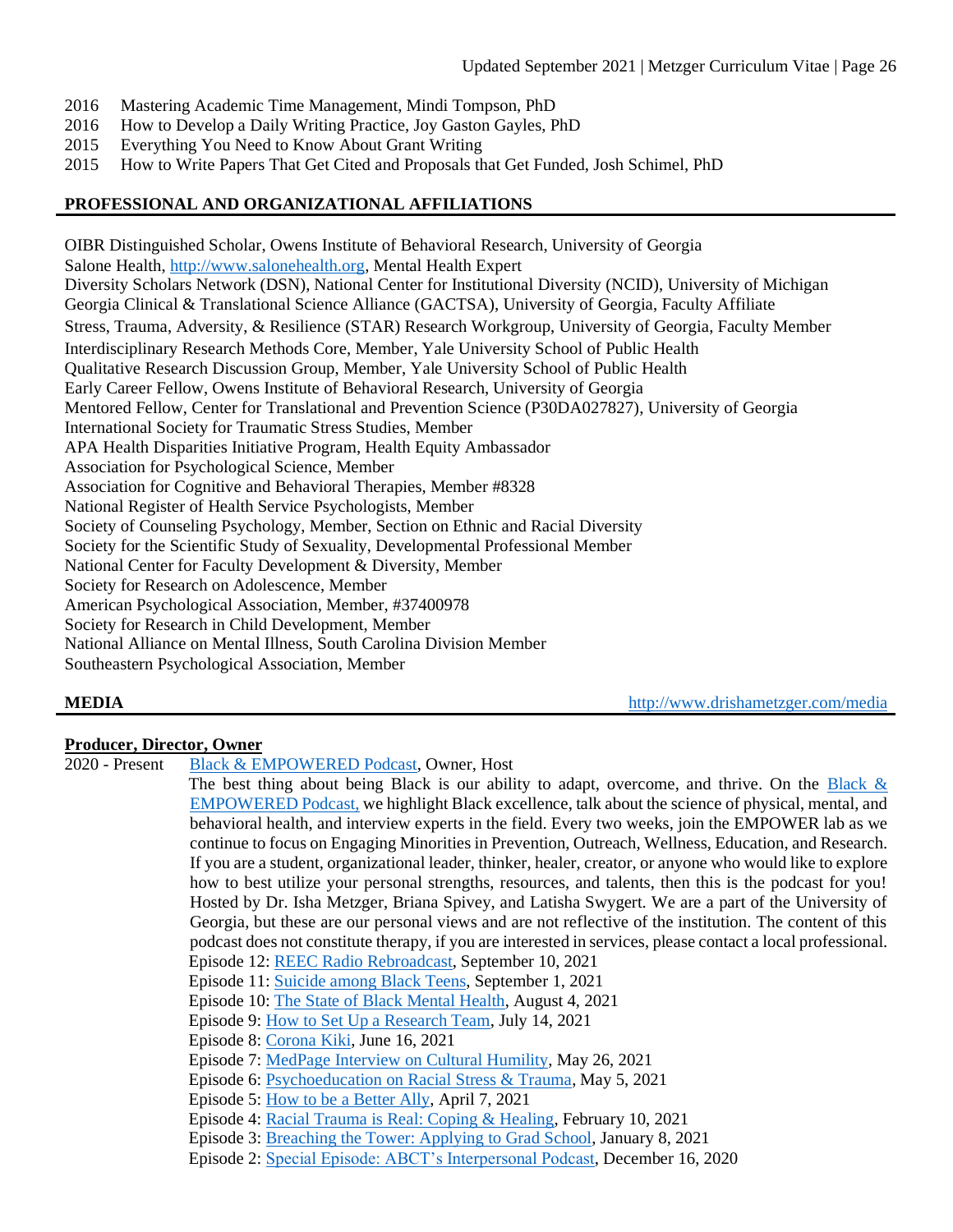Episode 1[: Meet the family,](https://blackandempowered.podbean.com/e/meet-the-family-1603289864/) October 21, 2020

- 2018 Present [The EMPOWER Lab on Instagram,](http://www.instagram.com/theempowerlab) Owner, Director Instagram is used to disseminate prevention (e.g., [Racial Trauma Guide\)](https://www.instagram.com/p/CBorNDLAO47/) and communit[y outreach](http://www.drishametzger.com/outreach) efforts (e.g., [Public Health Messaging Campaign\)](https://www.instagram.com/p/CMNOmZmguvO/); promoting the [Black & EMPOWERED podcast;](https://www.instagram.com/p/CLUiswEgryy/) translating research through [weekly research spotlights;](https://www.instagram.com/p/CMnIMTVATr2/) spreading awareness about and historically relevant (e.g.[, Black History Month series\)](https://www.instagram.com/p/CKw3VNmgN_J/) and current events (e.g., [Kwanzaa\)](https://www.instagram.com/p/CJZZ4GHgLWt/) related to [social](https://www.instagram.com/p/CL2zcWgAfFK/)  [justice,](https://www.instagram.com/p/CL2zcWgAfFK/) [Black youth development,](https://www.instagram.com/p/CH-nQJgAZmg/) [health disparities funding and policy,](https://www.instagram.com/p/CMxZ0IQgnw4/) and [news related to systemic](https://www.instagram.com/p/CKj9NdcA0oO/)  [racism](https://www.instagram.com/p/CKj9NdcA0oO/) and its [effects on Black youth;](https://www.instagram.com/p/CH-nQJgAZmg/) [increasing access to graduate school;](https://www.instagram.com/tv/CMk6_JNgkfK/) [coping and thriving in](https://www.instagram.com/tv/CKub2xZlJOf/)  [higher education;](https://www.instagram.com/tv/CKub2xZlJOf/) an[d amplifying student accomplishments.](https://www.instagram.com/p/CNIevAog0hx/) 2020 - Present [The EMPOWER Lab on Facebook](https://www.facebook.com/TheEMPOWERlab1)
- 2019 Present [The EMPOWER Lab on Twitter](https://twitter.com/TheEMPOWERLab)

### **Featured Media**

| August 2021      | Reec Radio LIVE Show with Special Guest, Mental Health Advocate Dr. Isha Metzger and Reec             |
|------------------|-------------------------------------------------------------------------------------------------------|
|                  | Swiney                                                                                                |
| <b>July 2021</b> | PsychCentral: Depression in Young Latinos and the Unique Stressors Behind It Medically reviewed       |
|                  | by N. Simay Gökbayrak, PhD, Written by Lacey Muinos and Sandra Silva Casabianca                       |
| <b>July 2021</b> | WHYY's The Pulse, Suicide and Race Related Stressors among Children, Liz Tung                         |
| <b>July 2021</b> | Therapy for Black Kids, Caring for our Black kids: Navigating racism, Instagram live with Dr. Earl    |
|                  | Turner                                                                                                |
| <b>July 2021</b> | Authority Magazine, Dr. Isha Metzger of The EMPOWER Lab: 5 Steps That Each Of Us Can Take             |
|                  | To Proactively Help Heal Our Country, An Interview with Fotis Georgiadis                              |
| June 2021        | Therapy for Black Kids, The State of Black Mental Health: Coping & Healing in the Midst of Trauma,    |
|                  | Moderated by Dr. Donnell Barnett President-Elect of the Association of Black Psychologists, Presented |
|                  | by Dr. Earl Turner, Dr. Maryam Jernigan- Noesi, and Dr. Isha Metzger                                  |
| June 2021        | VoyageATL Local Stories, Meet Isha Metzger: Licensed Clinical Psychologist, Owner by Erika Smith      |
| April 2021       | MedPage Today, Treating Ethno-Racial Trauma with Cultural Humility: How mental health                 |
|                  | professionals are confronting collective psychological distress, by Kara Grant, Enterprise $\&$       |
|                  | <b>Investigative Writer</b>                                                                           |
| March 2021       | Future Human, Scientists are using Psychedelics to Help People Cope with Racial Trauma, written by    |
|                  | Emma Betuel                                                                                           |
| March 2021       | American Psychological Association, Monitor on Psychology CE e-Newsletter "Six Things                 |
|                  | Psychologists Are Talking About", Communicating with Teens During COVID by Zara Abrams                |
| January 2021     | American Psychological Association Monitor on Psychology CE Article, How to Discuss Race with         |
|                  | <b>Black Teens and their Families by Charlotte Huff</b>                                               |
| December 2020    | UGA Office of Research, Helping Minorities Navigate Racial Trauma by Allyson Mann                     |
| October 2020     | Medium, Grady College of Journalism and Mass Communication, Social Unrest Leads to Mental             |
|                  | Unrest: Checking in on Your Mental Health During the Black Lives Movement by Elijah Johnson           |
| September 2020   | Atlanta Magazine, Racial Trauma In Therapy, Content Expert                                            |
| August 2020      | Pillow Fort Sessions Podcast with Nicole Fortune, Dr. Metzger the Super ResearcHER                    |
| August 2020      | One in Ten Podcast with Teresa Huizar, The Meaning of Healing for Black Kids and Families             |
| <b>July 2020</b> | Bowtie Convo Series with Dr. Todd Jenkins, "How to Talk to $(K-12)$ Children About Race &             |
|                  | Inclusion"                                                                                            |
| <b>July 2020</b> | Yale School of Public Health News, Diverse Scholars Institute Supports Underrepresented Faculty       |
|                  | by Colin Poitras                                                                                      |
| <b>July 2020</b> | ILYMagazine, Emotional Wellness during a Public Health and Racism Epidemic by Erika Ramirez           |
| June 2020        | Salone Health, Sierra Leoneans against COVID-19, hosted by Sorie Dumbuya                              |
| <b>June 2020</b> | Black Womxn Healing Podcast with Myra Shawnise and Donika Brown, Episode 33, Let's Talk               |
|                  | about Childhood Trauma                                                                                |
| June 2020        | COVID-Campus Return with Dr. Maryam Jernigan-Noesi, Student Voices Series                             |
| June 2020        | University of Georgia, Psychology Department and The EMPOWER Lab, Racial Trauma Guide                 |
| May 2020         | Voyage ATL, Local Stories, Conversations with the Inspirational Dr. Isha Metzger by Mike Bhand        |